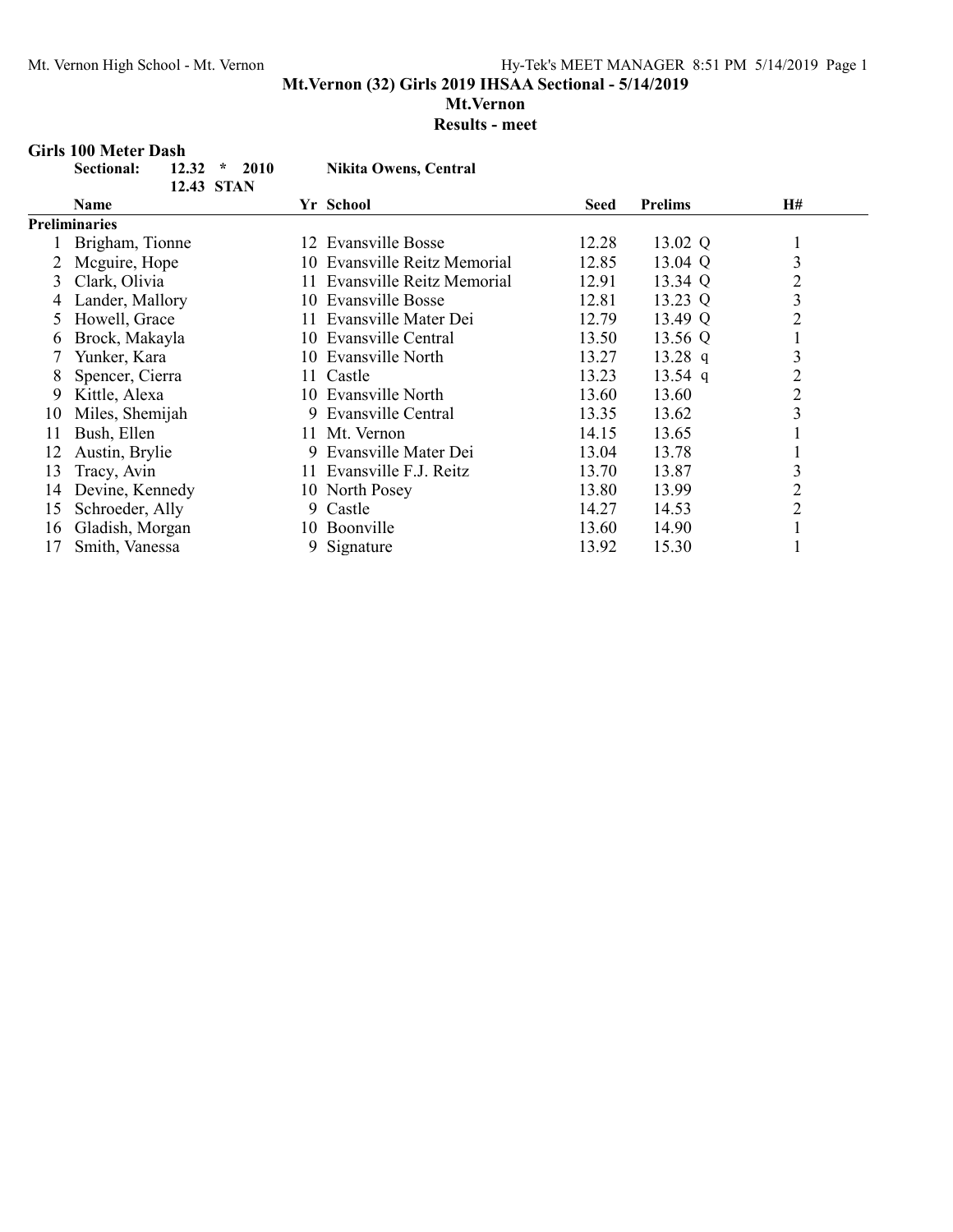# **Mt.Vernon**

**Results - meet**

#### **Girls 100 Meter Dash**

|               | 12.32<br><b>Sectional:</b><br>$\star$<br><b>12.43 STAN</b> | 2010<br><b>Nikita Owens, Central</b> |                |               |               |
|---------------|------------------------------------------------------------|--------------------------------------|----------------|---------------|---------------|
|               | <b>Name</b>                                                | Yr School                            | <b>Prelims</b> | <b>Finals</b> | <b>Points</b> |
| <b>Finals</b> |                                                            |                                      |                |               |               |
|               | Brigham, Tionne                                            | 12 Evansville Bosse                  | 13.02          | 12.75         | 10            |
|               | 2 Mcguire, Hope                                            | 10 Evansville Reitz Memorial         | 13.04          | 13.15         | 8             |
|               | 3 Lander, Mallory                                          | 10 Evansville Bosse                  | 13.23          | 13.23         | b             |
|               | 4 Yunker, Kara                                             | 10 Evansville North                  | 13.28          | 13.42         |               |
|               | 5 Clark, Olivia                                            | 11 Evansville Reitz Memorial         | 13.34          | 13.50         | 4             |
|               | 6 Spencer, Cierra                                          | 11 Castle                            | 13.54          | 13.72         |               |
|               | 7 Howell, Grace                                            | 11 Evansville Mater Dei              | 13.49          | 13.77         |               |
|               | Brock, Makayla                                             | 10 Evansville Central                | 13.56          | 13.78         |               |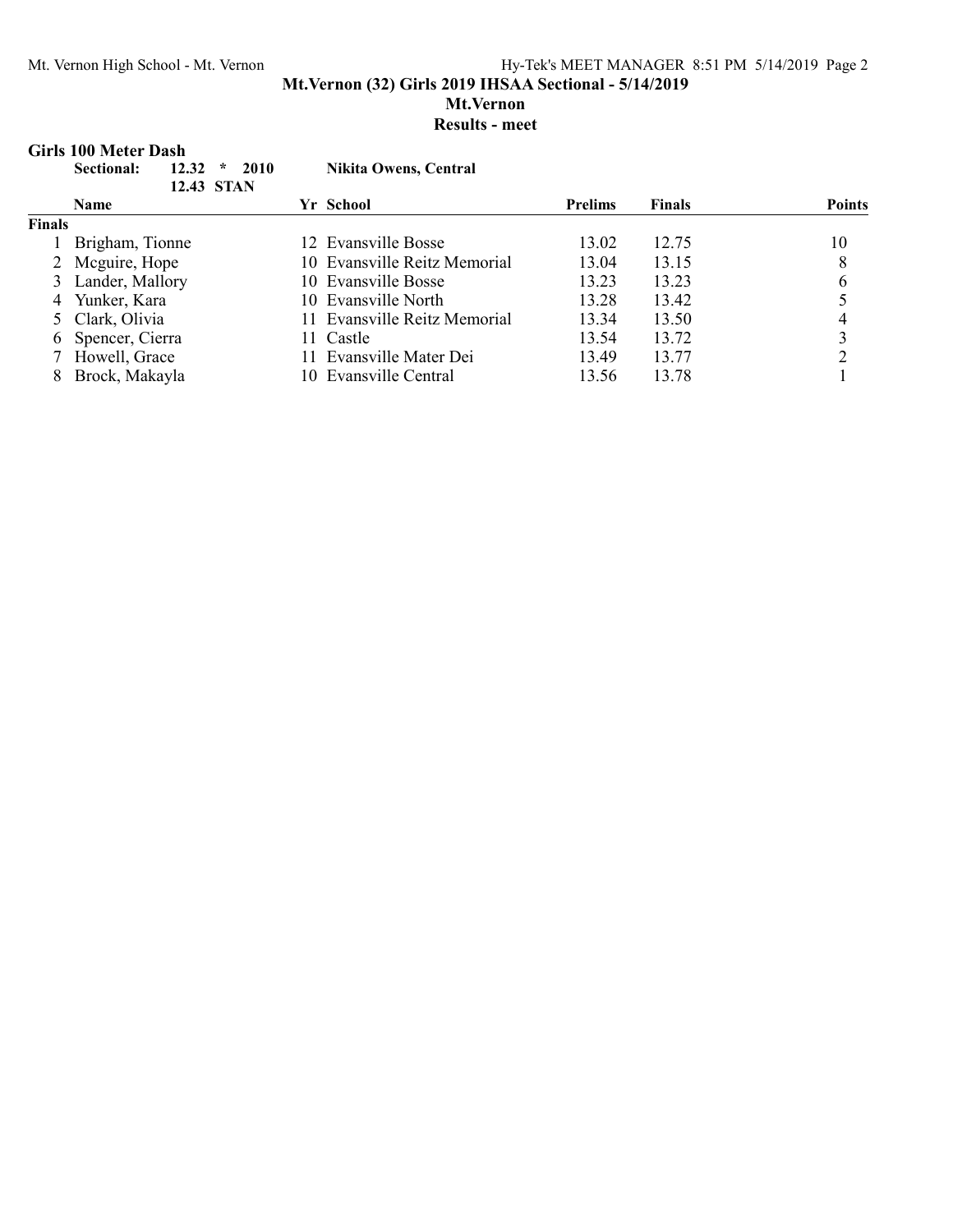# **Mt.Vernon**

**Results - meet**

#### **Girls 200 Meter Dash**

|    | Sectional:<br>25.04<br>2010<br>$\star$ |     | <b>Nikita Owens, Central</b> |             |                |                |
|----|----------------------------------------|-----|------------------------------|-------------|----------------|----------------|
|    | 25.53 STAN<br>Name                     |     | Yr School                    | <b>Seed</b> | <b>Prelims</b> | H#             |
|    | <b>Preliminaries</b>                   |     |                              |             |                |                |
|    | Meguire, Hope                          |     | 10 Evansville Reitz Memorial | 27.98       | 27.04 Q        | 3              |
|    | Brigham, Tionne                        |     | 12 Evansville Bosse          | 26.11       | 27.26 Q        |                |
| 3  | Hayhurst, Ellen                        |     | 12 Evansville Reitz Memorial | 26.66       | 27.33 Q        | 2              |
| 4  | Williams, BreAsia                      |     | 11 Evansville Bosse          | 26.86       | 27.14 Q        | 3              |
| 5  | Steinhart, Elizabeth                   |     | 10 Mt. Vernon                | 27.86       | 28.00 Q        | $\overline{2}$ |
| 6  | Stinson, Bre'Nae                       |     | 10 Evansville Central        | 28.26       | 28.08 Q        |                |
|    | Yunker, Kara                           |     | 10 Evansville North          | 27.73       | $28.42$ q      |                |
| 8  | Spencer, Cierra                        | 11- | Castle                       | 28.02       | $28.47$ q      | $\overline{2}$ |
| 9  | Bourne, Courtney                       |     | 12 Mt. Vernon                | 28.31       | 28.65          | $\overline{2}$ |
| 10 | Pogue, Katie                           | 9   | Evansville North             | 28.15       | 28.73          |                |
| 11 | Ragland, Jazmine                       |     | 10 Evansville Harrison       | 26.80       | 28.86          | 3              |
| 12 | Miles, Shemijah                        |     | 9 Evansville Central         | 27.76       | 28.89          |                |
| 13 | Naas, Clarissa                         |     | 9 Evansville Mater Dei       | 28.27       | 28.97          | $\overline{2}$ |
| 14 | Devine, Kennedy                        |     | 10 North Posey               | 28.30       | 29.45          | 3              |
| 15 | Jefferson, Faith                       | 11- | Castle                       | 28.29       | 29.56          | 3              |
| 16 | Virgin, Ashley                         | 9.  | Boonville                    | 31.60       | 31.45          |                |
| 17 | Goebel, Danielle                       |     | 11 Evansville Day            | 27.50       | 33.01          | 2              |
| 18 | Criss, Megan                           |     | 10 Boonville                 | 32.70       | 34.22          |                |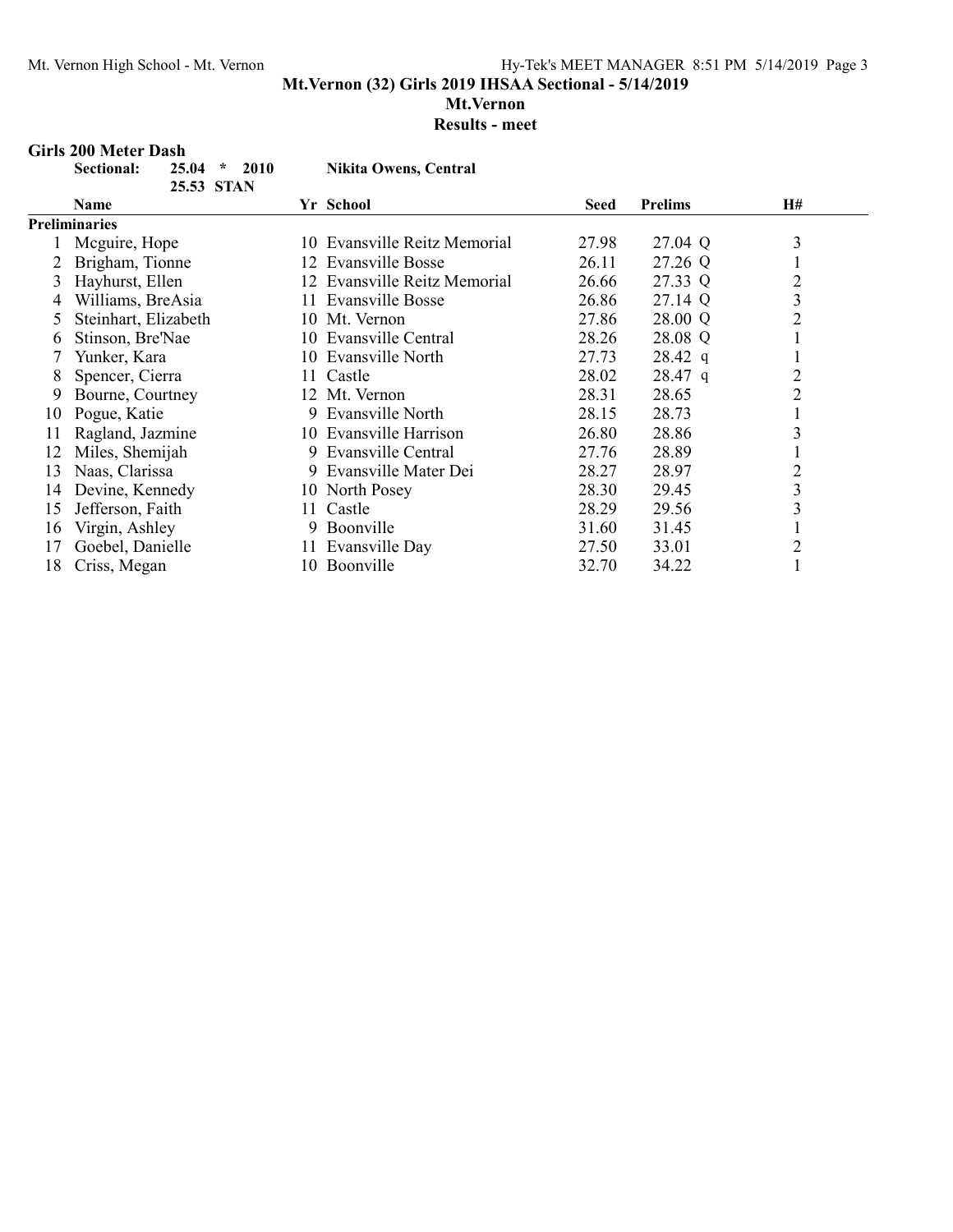#### Mt. Vernon High School - Mt. Vernon Western Hy-Tek's MEET MANAGER 8:51 PM 5/14/2019 Page 4

**Mt.Vernon (32) Girls 2019 IHSAA Sectional - 5/14/2019**

**Mt.Vernon**

**Results - meet**

#### **Girls 200 Meter Dash**

|               | 25.04<br>Sectional:<br>$\star$<br>2010<br>25.53 STAN | <b>Nikita Owens, Central</b> |                |               |               |
|---------------|------------------------------------------------------|------------------------------|----------------|---------------|---------------|
|               | <b>Name</b>                                          | Yr School                    | <b>Prelims</b> | <b>Finals</b> | <b>Points</b> |
| <b>Finals</b> |                                                      |                              |                |               |               |
|               | Brigham, Tionne                                      | 12 Evansville Bosse          | 27.26          | 26.55         | 10            |
|               | 2 Williams, BreAsia                                  | 11 Evansville Bosse          | 27.14          | 26.60         | 8             |
|               | 3 Hayhurst, Ellen                                    | 12 Evansville Reitz Memorial | 27.33          | 27.15         | 6             |
|               | 4 Mcguire, Hope                                      | 10 Evansville Reitz Memorial | 27.04          | 27.24         |               |
|               | 5 Yunker, Kara                                       | 10 Evansville North          | 28.42          | 27.82         |               |
|               | 6 Steinhart, Elizabeth                               | 10 Mt. Vernon                | 28.00          | 27.87         |               |
|               | Stinson, Bre'Nae                                     | 10 Evansville Central        | 28.08          | 27.95         |               |
|               | Spencer, Cierra                                      | Castle                       | 28.47          | 28.69         |               |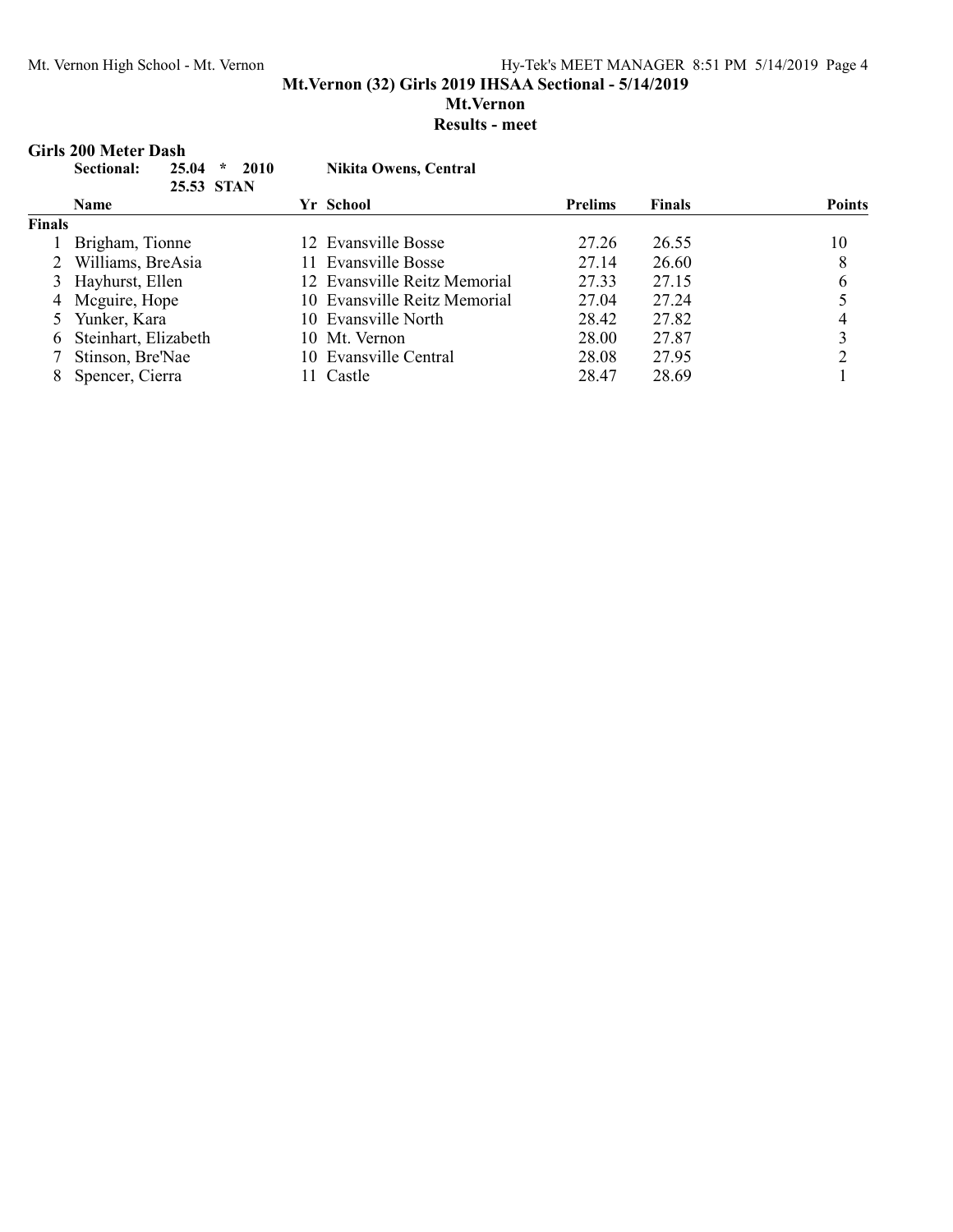**Mt.Vernon**

**Results - meet**

#### **Girls 400 Meter Dash**

|  |            | Sectional: 57.62 * 5/19/2015 Mallory Mulzer, Memorial |
|--|------------|-------------------------------------------------------|
|  | 57.67 STAN |                                                       |

|        | <b>Name</b>           |     | Yr School                    | Seed    | <b>Finals</b> | Н#             | <b>Points</b>  |
|--------|-----------------------|-----|------------------------------|---------|---------------|----------------|----------------|
| Finals |                       |     |                              |         |               |                |                |
|        | Hayhurst, Ellen       |     | 12 Evansville Reitz Memorial | 1:00.20 | 1:00.95       | 3              | 10             |
|        | Wittmer, Mallory      |     | 11 Evansville Reitz Memorial | 1:01.60 | 1:01.75       | 3              | 8              |
| 3      | Fehrenbacher, Naitile |     | 9 Evansville Central         | 1:01.89 | 1:03.35       | 3              | 6              |
| 4      | Steinhart, Elizabeth  |     | 10 Mt. Vernon                | 1:03.55 | 1:03.72       | 3              | 5              |
|        | Bassett, Cora         |     | 12 Castle                    | 1:01.10 | 1:05.88       | 3              | 4              |
| 6      | Zirklebach, Lauren    |     | 9 North Posey                | 1:06.04 | 1:07.56       | 2              | 3              |
|        | Faulkner, Alyssia     |     | 12 Boonville                 | 1:06.00 | 1:08.51       | 2              | $\overline{2}$ |
| 8      | Clark, Allison        |     | 12 Evansville North          | 1:08.40 | 1:09.09       | $\overline{2}$ |                |
| 9      | Chamlee, Abby         |     | 9 Castle                     | 1:06.00 | 1:09.48       | 3              |                |
| 10     | Gourley, Hannah       |     | 12 Boonville                 | 1:08.00 | 1:09.93       | 2              |                |
| 11     | Phelps, Hunter        | 10- | Evansville North             | 1:10.20 | 1:11.60       | $\overline{2}$ |                |
| 12     | Richey, Leah          | 10. | Evansville Mater Dei         | 1:09.88 | 1:12.78       | $\overline{2}$ |                |
| 13     | Goebel, Danielle      | 11  | Evansville Day               | 1:05.00 | 1:15.90       | 3              |                |
| 14     | Marks, Emani          | 10- | Evansville Harrison          | 1:18.00 | 1:22.18       |                |                |
| 15     | Lorenzana, Alex       |     | 12 Evansville Central        | 1:14.00 | 1:24.51       |                |                |
| 16     | Partridge, Melissa    |     | 9 Evansville Harrison        | 1:29.00 | 1:35.93       |                |                |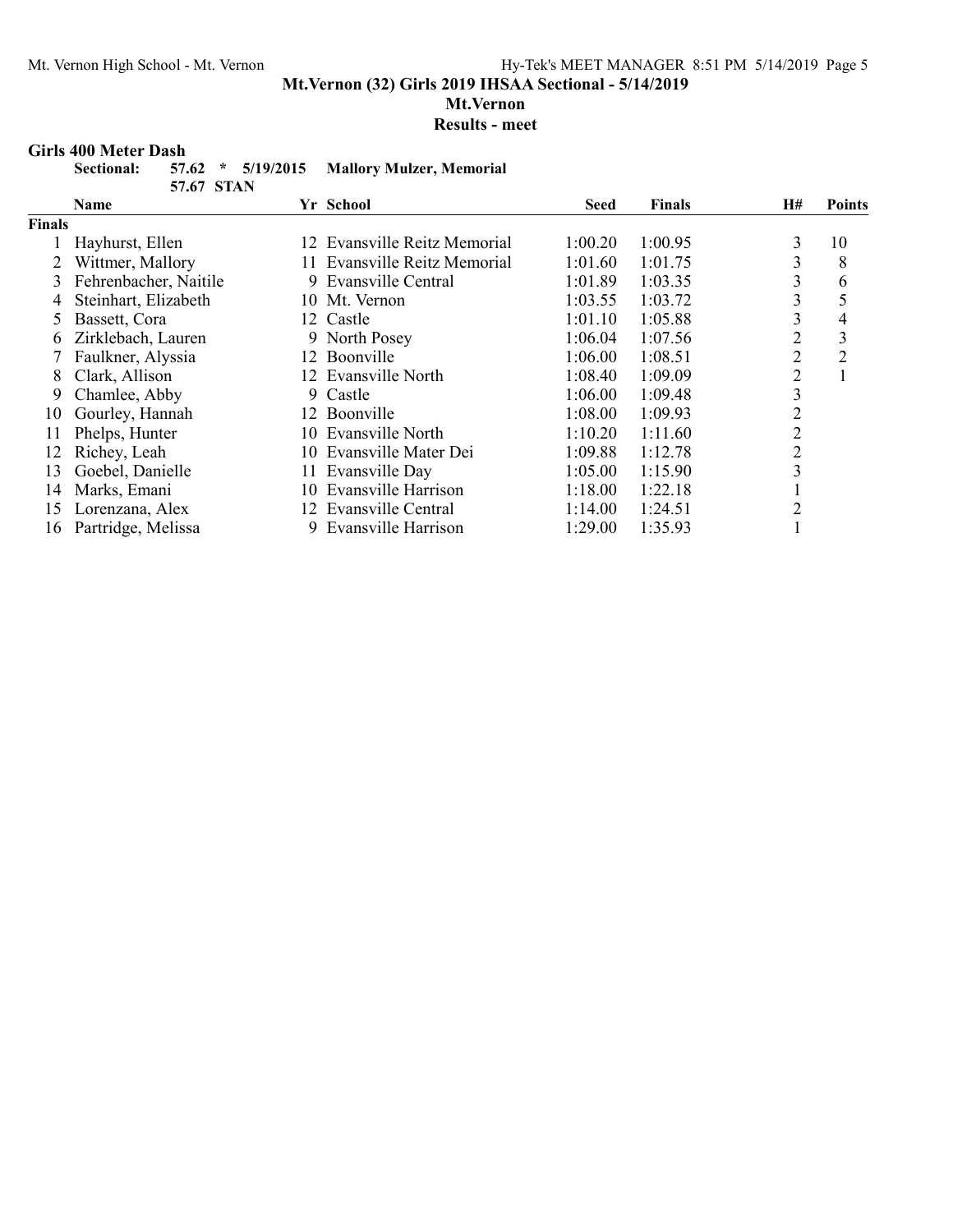**Mt.Vernon**

**Results - meet**

#### **Girls 800 Meter Run**

|  |              | Sectional: 2:13.24 * 5/15/2012 Taylor Wiley, Central |
|--|--------------|------------------------------------------------------|
|  | 2:17.38 STAN |                                                      |

|               | Name               |     | Yr School                        | <b>Seed</b> | <b>Finals</b> | H#             | <b>Points</b>  |
|---------------|--------------------|-----|----------------------------------|-------------|---------------|----------------|----------------|
| <b>Finals</b> |                    |     |                                  |             |               |                |                |
|               | Sievern, Claire    |     | 12 Evansville Reitz Memorial     | 2:16.70     | 2:18.42       | 2              | 10             |
|               | Morphew, Allison   | 11. | <b>Evansville Reitz Memorial</b> | 2:17.70     | 2:20.03       | $\overline{2}$ | 8              |
| 3             | Goebel, Cassidy    |     | 11 Evansville Day                | 2:25.00     | 2:26.83       | $\overline{c}$ | 6              |
| 4             | Sale, Hannah       | 11- | Evansville F.J. Reitz            | 2:26.60     | 2:28.90       | $\overline{2}$ | 5              |
| 5             | Thompson, Emma     |     | 10 Mt. Vernon                    | 2:31.39     | 2:32.57       | $\overline{2}$ | 4              |
| 6             | VanBibber, Vanessa |     | 12 Evansville Mater Dei          | 2:30.66     | 2:32.72       | $\overline{2}$ | 3              |
|               | Luker, Shelby      |     | 11 Castle                        | 2:32.30     | 2:33.40       | $\overline{2}$ | $\overline{2}$ |
| 8             | Millikan, Morgan   |     | 12 Evansville North              | 2:34.47     | 2:40.08       | $\overline{2}$ |                |
| 9             | Brawdy, Olivia     |     | 12 Evansville North              | 2:41.40     | 2:45.44       |                |                |
| 10            | Phillips, Bracie   |     | 9 Boonville                      | 2:40.00     | 2:48.99       |                |                |
| 11            | Hirsch, Audrey     |     | 9 North Posey                    | 2:50.00     | 2:50.63       |                |                |
| 12            | Tedrow, Ashley     | 9   | Evansville Central               | 2:48.00     | 2:55.93       |                |                |
| ---           | Braun, Emily       |     | 12 Evansville Mater Dei          | 2:39.10     | DQ            | 2              |                |
| ---           | Enright, Abby      |     | 12 Boonville                     | 2:45.00     | DQ            | $\overline{2}$ |                |
| ---           | Carr, Kaija        |     | 10 Evansville Central            | 3:00.00     | DQ            |                |                |
| $---$         | Porter, Kaitlyn    |     | 11 Castle                        | 2:30.20     | DQ            | 2              |                |
| ---           | Arroyo, Abigail    |     | 11 Evansville Bosse              | 2:56.33     | DQ            |                |                |
| ---           | Aman, Madison      | 10. | Evansville Harrison              | 2:57.00     | DQ            |                |                |
| $---$         | Barker, Piper      |     | 9 Evansville Harrison            | 2:49.00     | DQ            |                |                |
| $---$         | Bhasin, Neha       |     | 11 Evansville Day                | 2:59.00     | DQ            |                |                |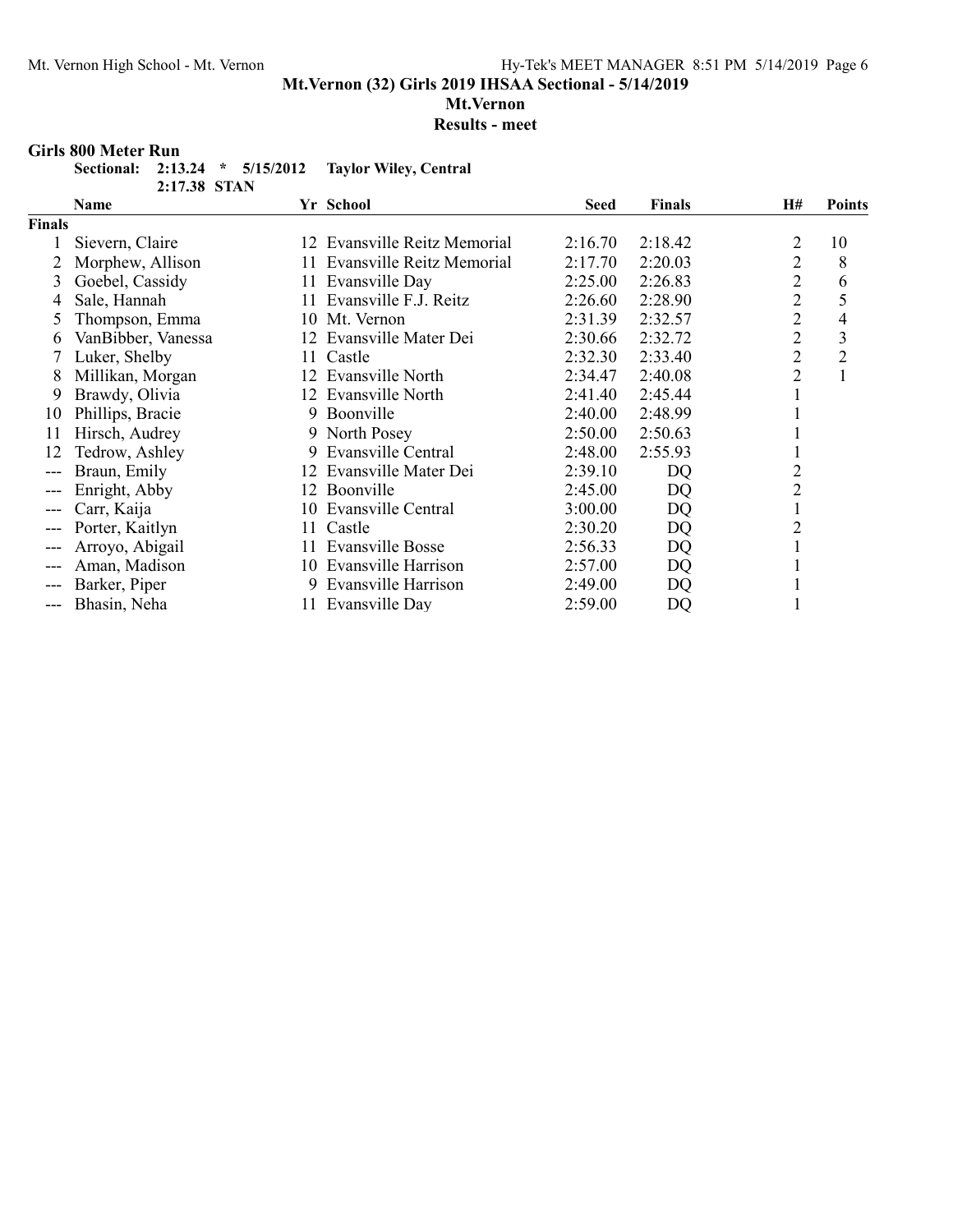**Mt.Vernon**

**Results - meet**

#### **Girls 1600 Meter Run**

|               | Sectional:<br>5:09.22<br>2015<br>$\star$<br>5:06.68 STAN |     | <b>Presley Warren, Memorial</b> |         |               |                |
|---------------|----------------------------------------------------------|-----|---------------------------------|---------|---------------|----------------|
|               | Name                                                     |     | Yr School                       | Seed    | <b>Finals</b> | <b>Points</b>  |
| <b>Finals</b> |                                                          |     |                                 |         |               |                |
|               | Brasseale, Jacqueline                                    |     | 9 Evansville Reitz Memorial     | 5:12.80 | 5:11.93       | 10             |
|               | Goebel, Cassidy                                          |     | 11 Evansville Day               | 5:30.00 | 5:13.85       | 8              |
| 3             | Sale, Hannah                                             | 11  | Evansville F.J. Reitz           | 5:22.35 | 5:16.30       | 6              |
|               | Porter, Kaitlyn                                          |     | 11 Castle                       | 5:39.90 | 5:16.36       | 5              |
|               | DeLancey, Rachel                                         |     | 12 Evansville Reitz Memorial    | 5:29.20 | 5:24.56       | 4              |
| 6             | Emig, Addison                                            | 11  | Evansville Central              | 5:44.00 | 5:45.19       | 3              |
|               | Coon, Jordan                                             |     | 9 Castle                        | 5:44.00 | 5:47.88       | $\overline{2}$ |
| 8             | Coleman, Brooke                                          |     | 10 North Posey                  | 5:55.00 | 5:57.14       |                |
| ---           | Koberstein, Madelyn                                      | 9   | Evansville North                | 6:43.05 | DQ            |                |
| $---$         | King, Marilyn                                            |     | 10 Evansville North             | 6:39.40 | DQ            |                |
| ---           | Goebel, Emma                                             |     | 11 North Posey                  | 6:55.00 | DQ            |                |
| ---           | Goff, Natalie                                            |     | 11 Signature                    | 6:01.00 | DQ            |                |
| $---$         | Tedrow, Ashley                                           |     | 9 Evansville Central            | 6:19.00 | DQ            |                |
| ---           | Bhasin, Neha                                             | 11- | Evansville Day                  | 6:25.00 | DQ            |                |
| $---$         | Hart, Kaley                                              | 11- | Boonville                       | 6:55.00 | DQ            |                |
| $---$         | Phillips, Bracie                                         | 9   | Boonville                       | 6:26.00 | DQ            |                |
| $---$         | Barker, Piper                                            | 9   | Evansville Harrison             | 6:29.00 | DQ            |                |
| $---$         | Rentchler, Madeline                                      |     | 9 Evansville Mater Dei          | 6:12.78 | DQ            |                |
| $---$         | Gansman, Megan                                           |     | 10 Evansville Harrison          | 7:05.00 | DQ            |                |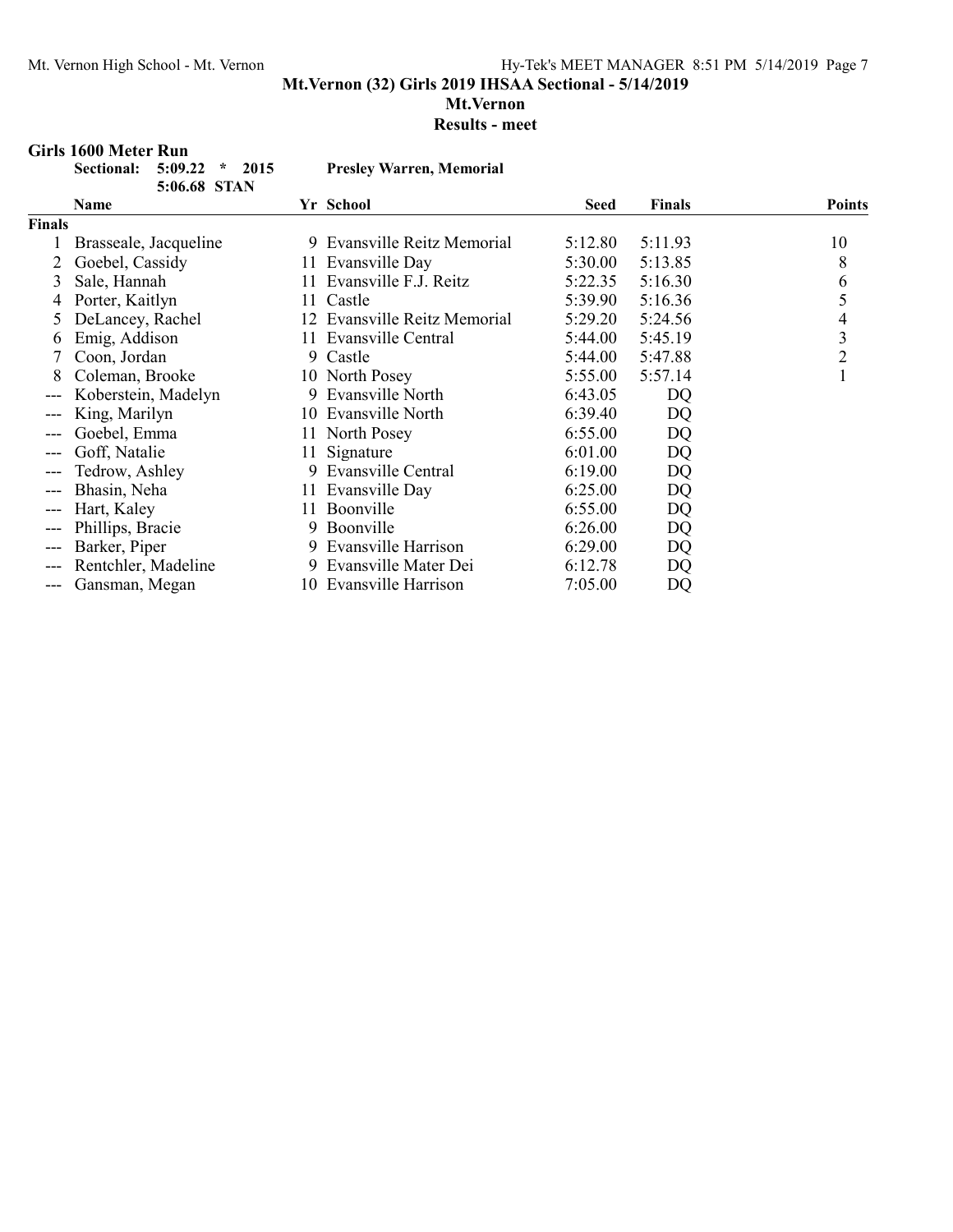# **Mt.Vernon**

**Results - meet**

#### **Girls 3200 Meter Run**

|        | <b>Sectional: 11:22.06</b><br>2003<br>$\star$ |     | <b>Heather Stembridge, Central</b> |             |                   |                |
|--------|-----------------------------------------------|-----|------------------------------------|-------------|-------------------|----------------|
|        | 11:20.71 STAN<br><b>Name</b>                  |     | Yr School                          | <b>Seed</b> | <b>Finals</b>     | <b>Points</b>  |
| Finals |                                               |     |                                    |             |                   |                |
|        | Vogel, Clare                                  |     | 11 Evansville Reitz Memorial       | 11:37.00    | 11:43.47          | 10             |
|        | 2 Schnautz, Adele                             |     | 12 Evansville Reitz Memorial       | 11:53.80    | 11:50.93          | 8              |
|        | Fisher, Hadley                                |     | 12 Evansville North                |             | 11:47.58 11:59.37 | 6              |
|        | Emig, Addison                                 |     | 11 Evansville Central              | 12:45.00    | 12:33.71          |                |
|        | 5 Fehrenbacher, Jenna                         |     | 12 Evansville Mater Dei            |             | 12:25.13 12:46.14 | 4              |
| 6      | Kempf, Lily                                   |     | 10 Castle                          | 13:18.80    | 13:14.77          | 3              |
|        | 7 Coe, Kate                                   |     | 9 Evansville North                 | 13:00.57    | 13:17.72          | $\overline{2}$ |
|        | 8 Collins, Taylor Dawn                        |     | 11 Mt. Vernon                      |             | 13:45.95 13:42.14 |                |
| 9      | McLin, Ella                                   |     | 9 Evansville Mater Dei             | 13:18.38    | 13:59.64          |                |
|        | --- Bippus, Nina                              |     | 12 Mt. Vernon                      | 17:19.08    | DQ                |                |
|        | Hart, Kiley                                   | 11. | Boonville                          | 14:30.00    | DQ                |                |
|        | Welte, Charlie                                | Ħ   | <b>Boonville</b>                   | 15:32.00    | DQ                |                |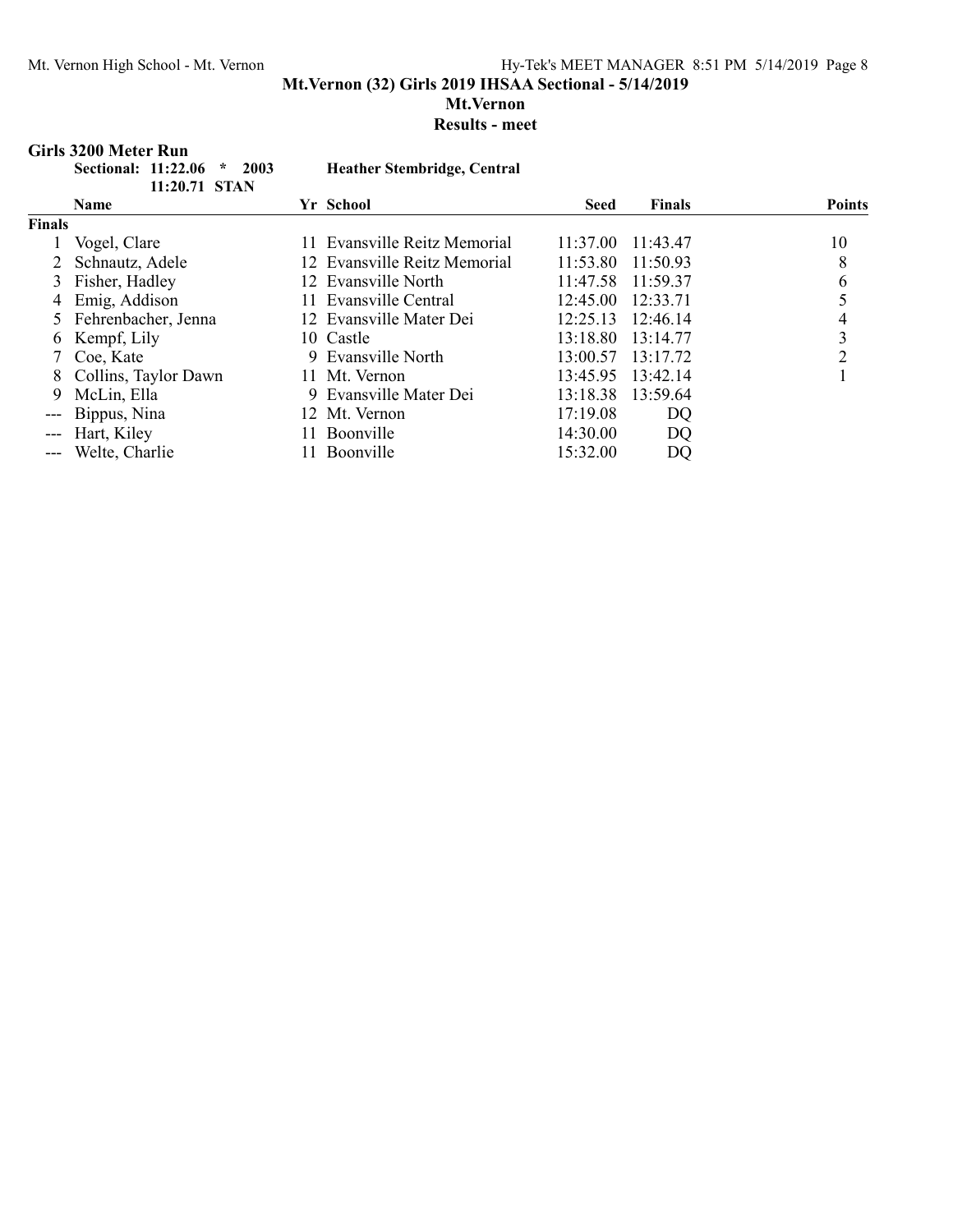# **Mt.Vernon**

### **Results - meet**

### **Girls 100 Meter Hurdles**

|    | Sectional:<br>14.76<br>$\star$<br>2005 |     | <b>Katie Johnson, Harrison</b> |             |                   |                |
|----|----------------------------------------|-----|--------------------------------|-------------|-------------------|----------------|
|    | <b>15.09 STAN</b><br><b>Name</b>       |     | Yr School                      | <b>Seed</b> | <b>Prelims</b>    | <b>H#</b>      |
|    | <b>Preliminaries</b>                   |     |                                |             |                   |                |
|    | Wilder, Ramey                          | 11. | <b>Boonville</b>               | 16.15       | 16.29 Q           |                |
|    | Hux, Alexa                             |     | 10 Evansville North            | 16.03       | 16.99 Q           | 2              |
|    | Zigenfus, Victoria                     |     | 12 Evansville Mater Dei        | 15.88       | $16.47$ Q         |                |
| 4  | Herrell, Maggie                        | 11. | Castle                         | 16.14       | 17.09 Q           | 2              |
|    | Cates, Madison                         |     | 12 North Posey                 | 17.50       | $16.95$ q         |                |
| 6  | Kalna, Olivia                          |     | 12 Evansville Reitz Memorial   | 16.70       | $17.02 \text{ q}$ |                |
|    | Moran, Aaliyah                         |     | 10 Evansville Reitz Memorial   | 16.90       | $17.36$ q         | 2              |
| 8  | Pogue, Katie                           |     | 9 Evansville North             | 17.49       | $18.32 \text{ q}$ |                |
| 9  | Brumley, Natalie                       |     | 9 Evansville Mater Dei         | 17.71       | 18.36             | 2              |
| 10 | Paladino, Morgan                       |     | 10 Castle                      | 17.21       | 18.39             | $\overline{2}$ |
| 11 | Barnes, Madeline                       |     | 12 Evansville F.J. Reitz       | 18.08       | 19.06             | $\overline{2}$ |
| 12 | Johnson, Tailan                        |     | 9 Evansville Bosse             | 18.38       | 20.51             |                |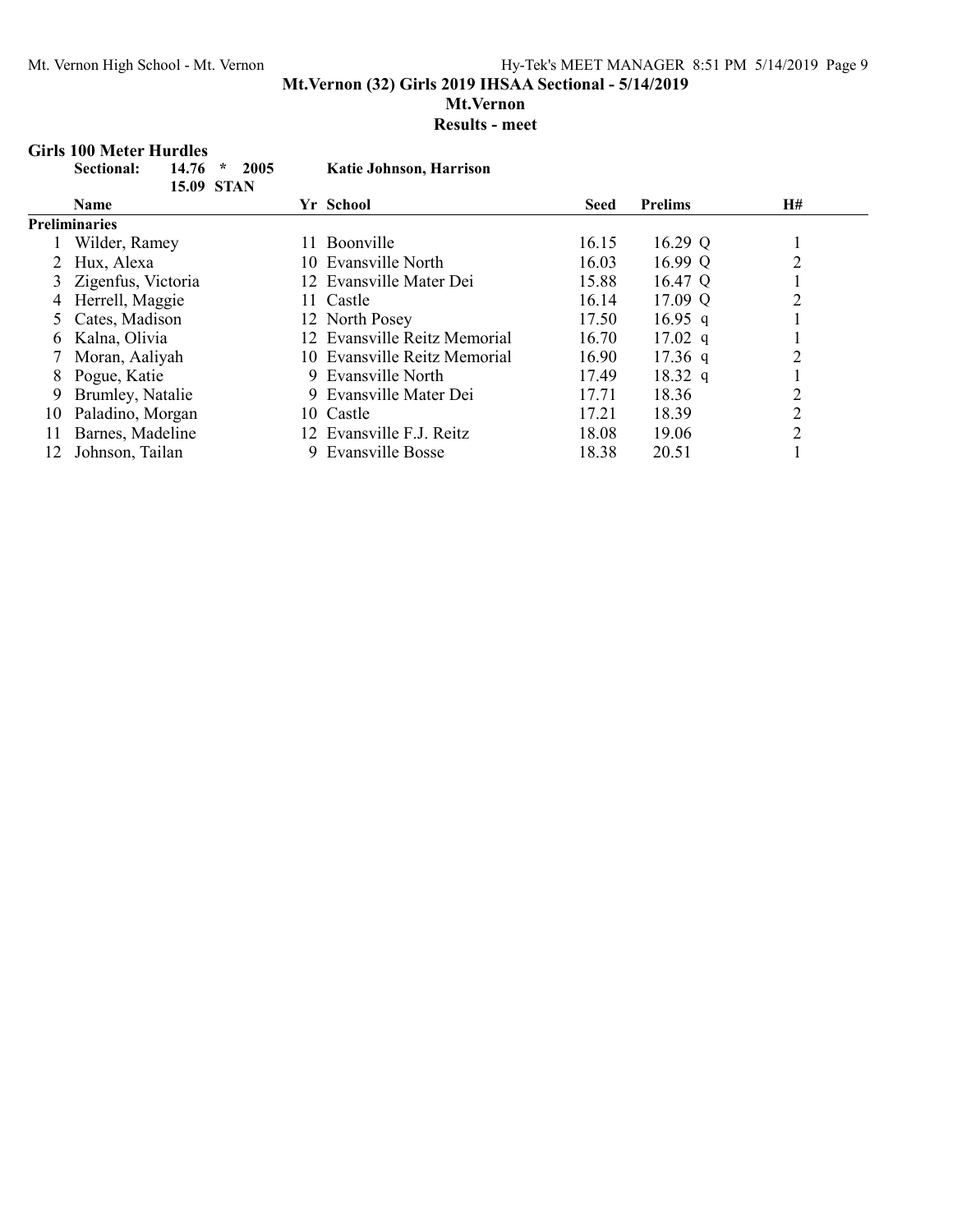# **Mt.Vernon**

**Results - meet**

### **Girls 100 Meter Hurdles**

|               | Sectional:<br>14.76<br>$\star$<br><b>15.09 STAN</b> | 2005<br><b>Katie Johnson, Harrison</b> |                |               |               |
|---------------|-----------------------------------------------------|----------------------------------------|----------------|---------------|---------------|
|               | <b>Name</b>                                         | Yr School                              | <b>Prelims</b> | <b>Finals</b> | <b>Points</b> |
| <b>Finals</b> |                                                     |                                        |                |               |               |
|               | Wilder, Ramey                                       | 11 Boonville                           | 16.29          | 15.97         | 10            |
|               | 2 Zigenfus, Victoria                                | 12 Evansville Mater Dei                | 16.47          | 16.08         | 8             |
|               | 3 Hux, Alexa                                        | 10 Evansville North                    | 16.99          | 16.68         | 6             |
|               | 4 Kalna, Olivia                                     | 12 Evansville Reitz Memorial           | 17.02          | 16.88         |               |
|               | 5 Cates, Madison                                    | 12 North Posey                         | 16.95          | 17.30         |               |
|               | 6 Herrell, Maggie                                   | 11 Castle                              | 17.09          | 17.33         |               |
|               | Moran, Aaliyah                                      | 10 Evansville Reitz Memorial           | 17.36          | 17.85         | ↑             |
|               | Pogue, Katie                                        | 9 Evansville North                     | 18.32          | 18.95         |               |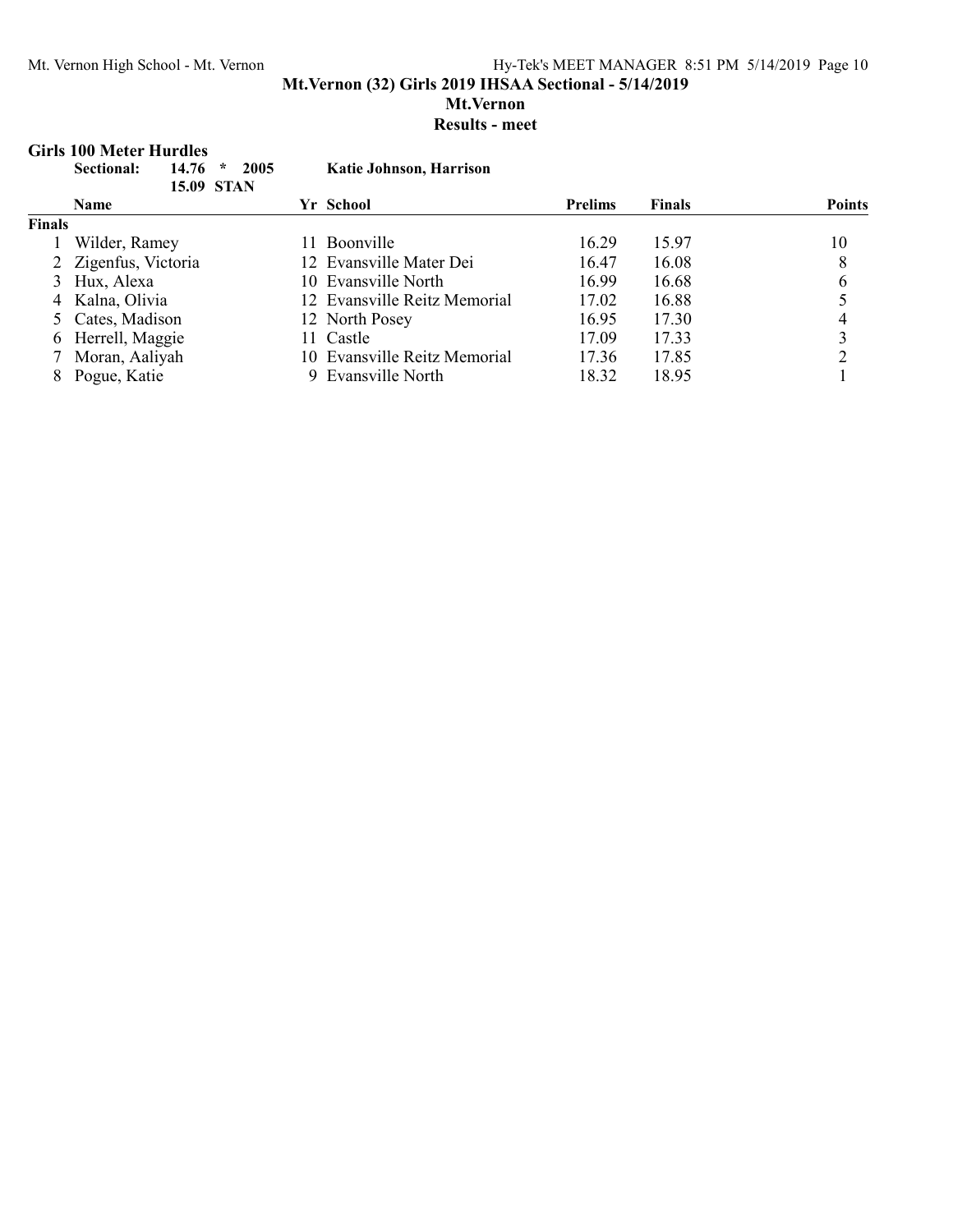# **Mt.Vernon**

**Results - meet**

### **Girls 300 Meter Hurdles**

|               | 45.05<br>$\star$<br>1994<br>Sectional:<br>45.63 STAN |     | Lori Kemp, Castle            |             |               |                |               |
|---------------|------------------------------------------------------|-----|------------------------------|-------------|---------------|----------------|---------------|
|               | <b>Name</b>                                          |     | Yr School                    | <b>Seed</b> | <b>Finals</b> | <b>H#</b>      | <b>Points</b> |
| <b>Finals</b> |                                                      |     |                              |             |               |                |               |
|               | Zigenfus, Victoria                                   |     | 12 Evansville Mater Dei      | 47.12       | 46.81         | 2              | 10            |
|               | Wilder, Ramey                                        | 11. | <b>Boonville</b>             | 47.80       | 48.43         | 2              | 8             |
| 3             | Moran, Aaliyah                                       |     | 10 Evansville Reitz Memorial | 50.63       | 50.43         | $\overline{2}$ | 6             |
| 4             | Freeman, Taylor                                      |     | 10 North Posey               | 52.08       | 50.98         | 2              |               |
| 5             | Wortman, Abby                                        |     | 10 Evansville North          | 51.67       | 51.12         | 2              | 4             |
| 6             | Herrell, Maggie                                      |     | 11 Castle                    | 51.02       | 51.85         | $\overline{2}$ | 3             |
|               | Johnson, Tailan                                      | 9.  | Evansville Bosse             | 52.31       | 52.10         | 2              | 2             |
| 8             | Brumley, Natalie                                     |     | 9 Evansville Mater Dei       | 52.54       | 53.18         |                |               |
| 9             | Kalna, Olivia                                        |     | 12 Evansville Reitz Memorial | 51.25       | 53.27         | $\overline{2}$ |               |
| 10            | St. Clair, Lane                                      | 9   | Evansville North             | 53.74       | 54.12         |                |               |
| 11            | Barnes, Madeline                                     |     | 12 Evansville F.J. Reitz     | 53.50       | 54.96         |                |               |
|               | Fratto, Gabby                                        |     | 9 Castle                     | 54.17       | 55.98         |                |               |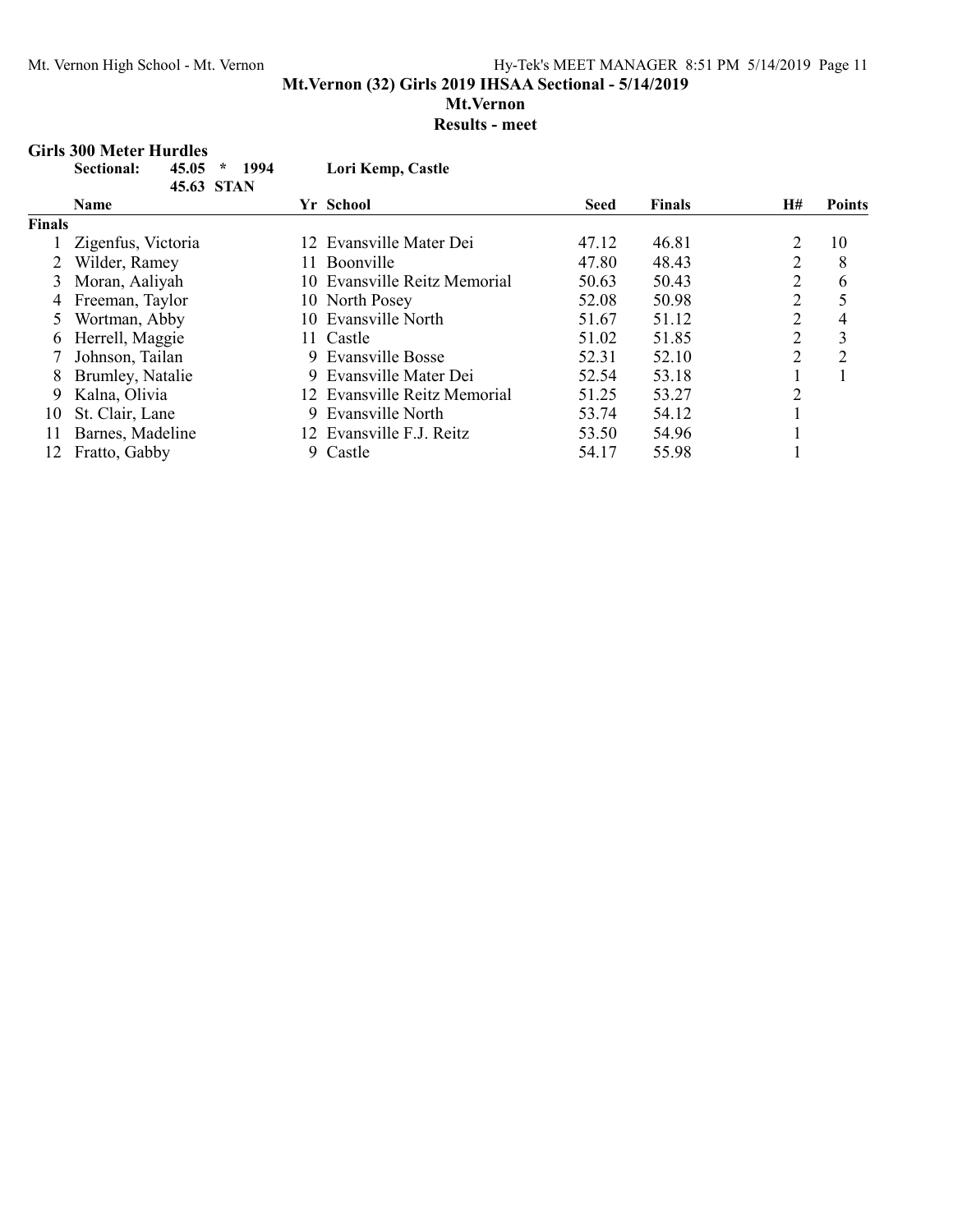### Mt. Vernon High School - Mt. Vernon **Hy-Tek's MEET MANAGER** 8:51 PM 5/14/2019 Page 12

**Mt.Vernon (32) Girls 2019 IHSAA Sectional - 5/14/2019**

# **Mt.Vernon**

|               | <b>Girls 4x100 Meter Relay</b><br>Sectional:<br>$49.55$ *<br>2008<br><b>48.75 STAN</b> | <b>Bosse, Bosse</b>        |                            |                             |                |                |
|---------------|----------------------------------------------------------------------------------------|----------------------------|----------------------------|-----------------------------|----------------|----------------|
|               | <b>Team</b>                                                                            | <b>Relay</b>               | <b>Seed</b>                | <b>Finals</b>               | H#             | Points         |
| <b>Finals</b> |                                                                                        |                            |                            |                             |                |                |
| $\mathbf{1}$  | <b>Evansville Bosse</b>                                                                |                            | 49.87                      | 49.62                       | $\overline{2}$ | 10             |
|               | 1) Hazelwood, Miakhara 10                                                              | 2) Lander, Mallory 10      | 3) Williams, BreAsia 11    | 4) Dixon, Nykara 11         |                |                |
|               | 5) McElroy, Jaden 12                                                                   | 6) Funches, Antania 10     | 7) Brigham, Tionne 12      |                             |                |                |
|               | 2 Evansville Reitz Memorial                                                            |                            | 51.39                      | 51.26                       | $\overline{2}$ | 8              |
|               | 1) Moran, Aaliyah 10                                                                   | 2) Kalna, Olivia 12        | 3) Stahl, Ellason 9        | 4) Holt, Emma 9             |                |                |
|               | 5) Bell, JaKiah 10                                                                     | 6) Clark, Olivia 11        | 7) Hayhurst, Ellen 12      | 8) Mcguire, Hope 10         |                |                |
|               | 3 Evansville Central                                                                   |                            | 51.75                      | 51.90                       | 2              | 6              |
|               | 1) Stinson, Bre'Nae 10                                                                 | 2) Brock, Makayla 10       | 3) Fehrenbacher, Naitile 9 | 4) Stinson, Jayira 12       |                |                |
|               | 5) Miles, Shemijah 9                                                                   |                            |                            |                             |                |                |
|               | <b>Evansville North</b>                                                                |                            | 52.29                      | 52.02                       | $\overline{2}$ | 5              |
|               |                                                                                        | 2) Hux, Alexa 10           | 3) Wortman, Abby 10        | 4) Yunker, Kara 10          |                |                |
|               | 5) Edwards, Tyresha 9                                                                  | 6) Carter, Hope 11         | 7) Kittle, Alexa 10        | 8) Curtis, Alyssa 12        |                |                |
| 5.            | Evansville Mater Dei                                                                   |                            | 52.77                      | 52.67                       | 2              | $\overline{4}$ |
|               | 1) Naas, Clarissa 9                                                                    | 2) Nosko, Miranda 10       | 3) Austin, Brylie 9        | 4) Vibbert, Audrey 9        |                |                |
|               | 5) Howell, Grace 11                                                                    | 6) Fehrenbacher, Hannah 11 |                            |                             |                |                |
|               | 6 North Posey                                                                          |                            | 53.50                      | 53.38                       | $\overline{2}$ | 3              |
|               | 1) Cates, Madison 12                                                                   | 2) Freeman, Taylor 10      | 3) Gentil, Lyndsey 9       | 4) O'Risky, Elise 12        |                |                |
|               | 5) Devine, Kennedy 10                                                                  |                            |                            |                             |                |                |
|               | Castle                                                                                 |                            | 53.19                      | 53.42                       | $\overline{2}$ | $\overline{2}$ |
|               | 1) Paladino, Morgan 10                                                                 | 2) Schroeder, Ally 9       | 3) Fratto, Gabby 9         | 4) Gadau, Kenna 11          |                |                |
|               | 5) Gourley, Kara 11                                                                    | 6) Spencer, Cierra 11      | 7) Jefferson, Faith 11     | 8) Peach, Sydney 11         |                |                |
| 8             | Mt. Vernon                                                                             |                            | 54.22                      | 53.53                       | $\overline{2}$ | 1              |
|               | 1) Bourne, Courtney 12                                                                 | 2) Bush, Ellen 11          | 3) Collins, Demi 11        | 4) Weatherford, Savannah 10 |                |                |
|               | 5) Carner, Kaitlyn 12                                                                  |                            |                            |                             |                |                |
| 9             | Evansville F.J. Reitz                                                                  |                            | 55.90                      | 55.83                       | 1              |                |
|               | 1) Frimming, Aeva 10                                                                   | 2) Tracy, Avin 11          | 3) Terry, Kyla 11          | 4) Smith, Amity 11          |                |                |
|               | 5) Courey, Alayna 11                                                                   |                            |                            |                             |                |                |
| 10            | Boonville                                                                              |                            | 59.60                      | 1:00.11                     |                |                |
|               | 1) Seaton, Leah 9                                                                      | 2) Welte, Harley 11        | 3) Roetteger, Jade 9       | 4) Criss, Megan 10          |                |                |
|               | 5) Virgin, Ashley 9                                                                    | 6) Rankins, Kendal 9       | 7) Gladish, Morgan 10      |                             |                |                |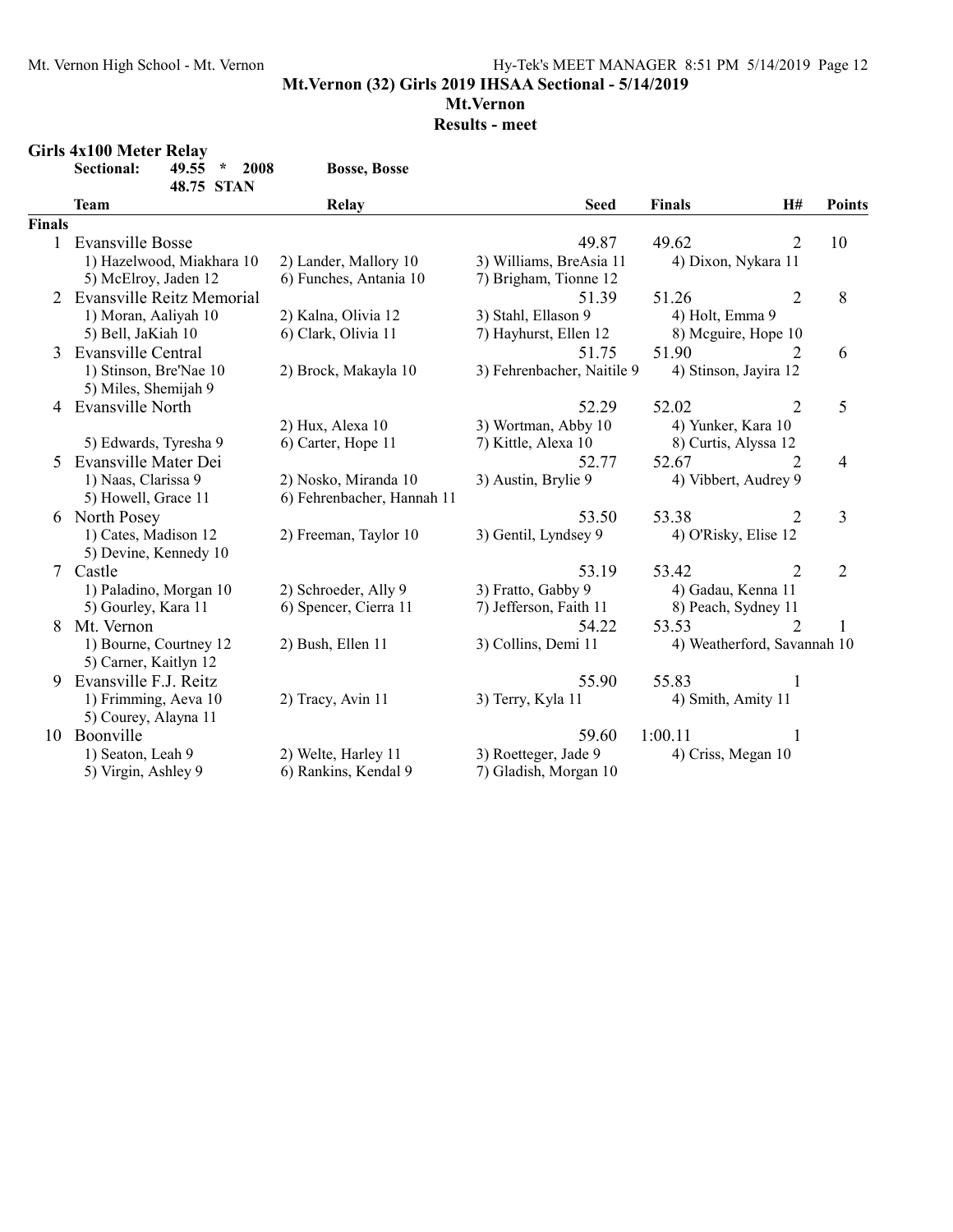### Mt. Vernon High School - Mt. Vernon Hy-Tek's MEET MANAGER 8:51 PM 5/14/2019 Page 13

**Mt.Vernon (32) Girls 2019 IHSAA Sectional - 5/14/2019**

### **Mt.Vernon**

|               | <b>Girls 4x400 Meter Relay</b><br><b>Sectional:</b><br>$4:02.14$ * 2003<br>3:58.82 STAN | <b>Castle, Castle</b>    |                            |                          |                |                |
|---------------|-----------------------------------------------------------------------------------------|--------------------------|----------------------------|--------------------------|----------------|----------------|
|               | <b>Team</b>                                                                             | Relay                    | <b>Seed</b>                | <b>Finals</b>            | H#             | Points         |
| <b>Finals</b> |                                                                                         |                          |                            |                          |                |                |
|               | 1 Evansville Reitz Memorial                                                             |                          | 4:03.25                    | 4:06.07                  | $\overline{2}$ | 10             |
|               | 1) Brasseale, Jacqueline 9                                                              | 2) Sievern, Claire 12    | 3) Schulten, Margaret 10   | 4) Morphew, Allison 11   |                |                |
|               | 5) Schnautz, Adele 12                                                                   | 6) Hayhurst, Ellen 12    | 7) Felker, Sevreanna 12    | 8) Wittmer, Mallory 11   |                |                |
|               | 2 Evansville Mater Dei                                                                  |                          | 4:18.00                    | 4:17.13                  | 2              | 8              |
|               | 1) Naas, Clarissa 9                                                                     | 2) Nosko, Miranda 10     | 3) Brumley, Natalie 9      | 4) Zigenfus, Victoria 12 |                |                |
|               | 5) Gries, Danielle 10                                                                   | 6) VanBibber, Vanessa 12 | 7) Kassenbrock, Lexi 9     | 8) Richey, Leah 10       |                |                |
|               | 3 Castle                                                                                |                          | 4:18.06                    | 4:25.12                  | $\overline{2}$ | 6              |
|               | 1) Hogan, Nyah 10                                                                       | 2) Skinner, Sydnee 9     | 3) Chamlee, Abby 9         | 4) Bassett, Cora 12      |                |                |
|               | 5) Luker, Shelby 11                                                                     | 6) Porter, Kaitlyn 11    | 7) Shackelford, Sarah 11   | 8) Coon, Jordan 9        |                |                |
|               | 4 Boonville                                                                             |                          | 4:33.00                    | 4:34.66                  | $\overline{2}$ | 5              |
|               | 1) Gourley, Hannah 12                                                                   | 2) Roetteger, Jade 9     | 3) Enright, Abby 12        | 4) Criss, Megan 10       |                |                |
|               | 5) Faulkner, Alyssia 12                                                                 | 6) Phillips, Bracie 9    | 7) Wilder, Ramey 11        |                          |                |                |
|               | 5 Evansville North                                                                      |                          | 4:31.05                    | 4:35.18                  | $\overline{2}$ | $\overline{4}$ |
|               | 1) Brawdy, Olivia 12                                                                    | 2) Fisher, Hadley 12     | 3) Millikan, Morgan 12     | 4) Wortman, Abby 10      |                |                |
|               | 5) Yunker, Kara 10                                                                      | 6) Phelps, Hunter 10     | 7) Carter, Hope 11         | 8) Clark, Allison 12     |                |                |
|               | 6 Evansville F.J. Reitz                                                                 |                          | 4:41.02                    | 4:40.91                  | 1              | 3              |
|               | 1) Talley, Ella 10                                                                      | 2) Shadrick, MacKenzie 9 | 3) Yanagisawa, Mei 10      | 4) Hape, Amelia 9        |                |                |
|               | 5) Sale, Hannah 11                                                                      | 6) Barnes, Madeline 12   | 7) Bryan, Hannah 11        |                          |                |                |
|               | 7 Mt. Vernon                                                                            |                          | 4:46.49                    | 4:50.87                  | 1              | 2              |
|               | 1) Collins, Taylor Dawn 11                                                              | 2) Bourne, Courtney 12   | 3) Collins, Demi 11        | 4) Carner, Kaitlyn 12    |                |                |
|               | 5) Thompson, Emma 10                                                                    | 6) Marshall, Lauren 12   | 7) Steinhart, Elizabeth 10 |                          |                |                |
|               | 8 North Posey                                                                           |                          | 4:35.20                    | 4:54.92                  | $\overline{2}$ | $\mathbf{1}$   |
|               | 1) Hirsch, Audrey 9                                                                     | 2) Gentil, Lyndsey 9     | 3) Goebel, Emma 11         | 4) Zirklebach, Lauren 9  |                |                |
|               | 5) Coleman, Brooke 10                                                                   |                          |                            |                          |                |                |
| 9.            | Evansville Central                                                                      |                          | 4:30.23                    | 4:57.84                  | $\overline{2}$ |                |
|               | 1) Stinson, Bre'Nae 10                                                                  | 2) Tedrow, Ashley 9      | 3) Lorenzana, Alex 12      | 4) Oakes, Riley 11       |                |                |
|               | 5) Fehrenbacher, Naitile 9                                                              | 6) Emig, Addison 11      | 7) Carr, Kaija 10          | 8) Miles, Shemijah 9     |                |                |
|               | 10 Evansville Harrison                                                                  |                          | 5:00.00                    | 5:21.34                  | 1              |                |
|               | 1) Marks, Emani 10                                                                      | 2) Aman, Madison 10      | 3) Ragland, Jazmine 10     | 4) Gansman, Megan 10     |                |                |
|               | 5) Wyrick, Madison 11                                                                   | 6) Alvarez, Leslie 11    | 7) Barker, Piper 9         | 8) Hooper, Ceirra 10     |                |                |
|               | <b>Evansville Bosse</b>                                                                 |                          | 4:27.11                    | D <sub>Q</sub>           | $\overline{2}$ |                |
|               | 1) Lander, Mallory 10                                                                   | 2) Williams, BreAsia 11  | 3) Arroyo, Abigail 11      | 4) Miller, Talaysha 10   |                |                |
|               | 5) Johnson, Tailan 9                                                                    | 6) Knuckles, Raniya 9    |                            |                          |                |                |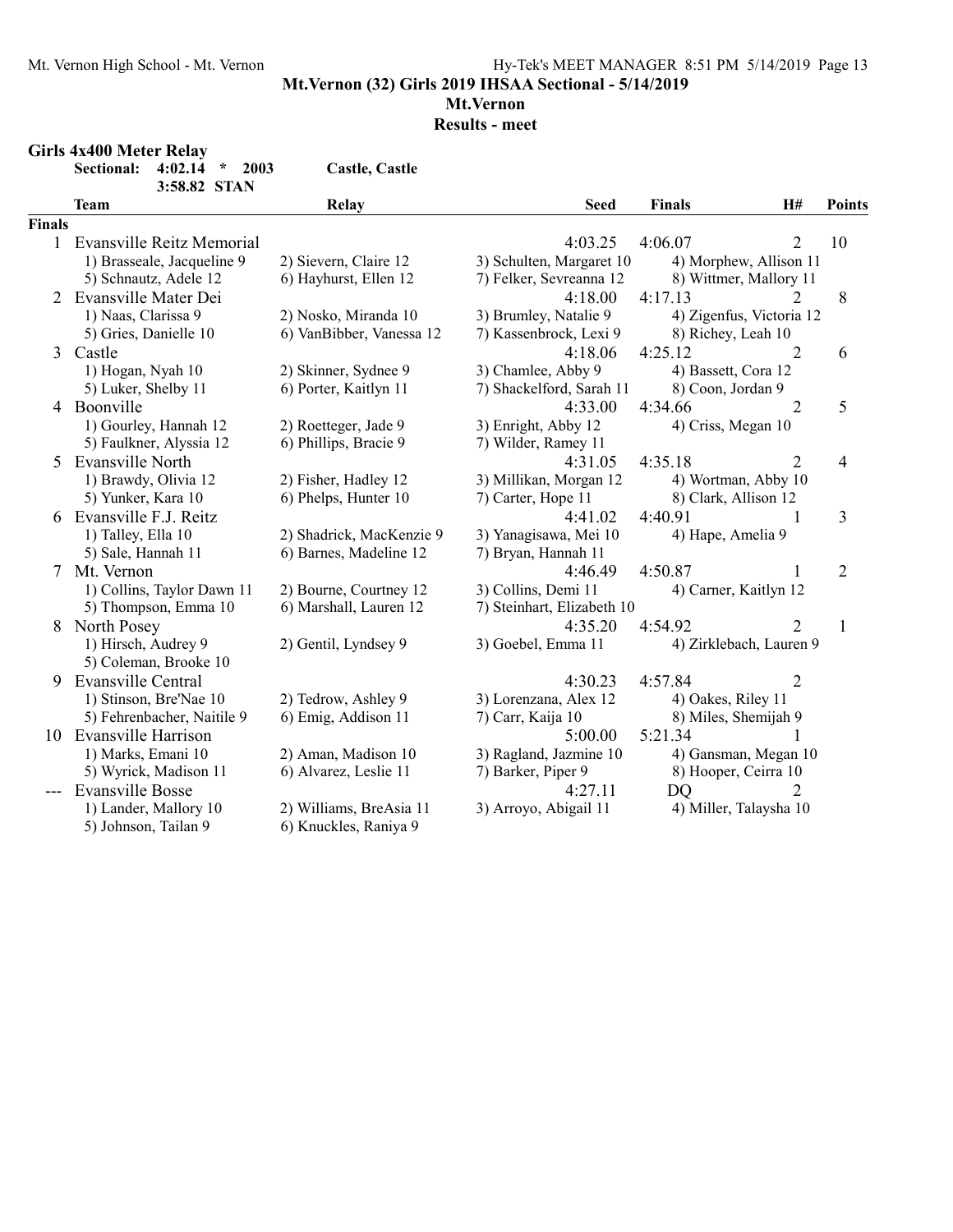#### Mt. Vernon High School - Mt. Vernon Number 1988 14 September 1988 14 Hy-Tek's MEET MANAGER 8:51 PM 5/14/2019 Page 14

**Mt.Vernon (32) Girls 2019 IHSAA Sectional - 5/14/2019**

# **Mt.Vernon**

|               | <b>Girls 4x800 Meter Relay</b><br><b>Sectional:</b><br>9:40.33<br>$\star$<br>2006<br>9:30.31 STAN | Harrison, Harrison         |                                                    |                |
|---------------|---------------------------------------------------------------------------------------------------|----------------------------|----------------------------------------------------|----------------|
|               | Team                                                                                              | <b>Relay</b>               | <b>Finals</b><br><b>Seed</b>                       | <b>Points</b>  |
| Finals        |                                                                                                   |                            |                                                    |                |
|               | <b>Evansville Reitz Memorial</b>                                                                  |                            | 10:05.00<br>9:46.43                                | 10             |
|               | 1) Brasseale, Jacqueline 9                                                                        | 2) Sievern, Claire 12      | 3) Morphew, Allison 11<br>4) Schnautz, Adele 12    |                |
|               | 5) DeLancey, Rachel 12                                                                            | 6) Felker, Sevreanna 12    | 7) Wittmer, Mallory 11<br>8) Vogel, Clare 11       |                |
|               | 2 Castle                                                                                          |                            | 10:09.79<br>10:30.84                               | 8              |
|               | 1) Miller, Katelyn 10                                                                             | 2) Chamlee, Abby 9         | 3) Bassett, Cora 12<br>4) Luker, Shelby 11         |                |
|               | 5) Porter, Kaitlyn 11                                                                             | 6) Shackelford, Sarah 11   | 7) Coon, Jordan 9<br>8) Kempf, Lily 10             |                |
| $\mathcal{E}$ | Evansville Mater Dei                                                                              |                            | 10:41.80<br>10:12.61                               | 6              |
|               | 1) Rentchler, Madeline 9                                                                          | 2) Gries, Danielle 10      | 3) VanBibber, Vanessa 12<br>4) Kassenbrock, Lexi 9 |                |
|               | 5) Braun, Emily 12                                                                                | 6) McLin, Ella 9           | 7) Fehrenbacher, Jenna 12                          |                |
|               | 4 Evansville North                                                                                |                            | 10:51.50 10:48.99                                  | 5              |
|               | 1) Brawdy, Olivia 12                                                                              | 2) Fisher, Hadley 12       | 3) Millikan, Morgan 12<br>4) Yunker, Kara 10       |                |
|               | 5) King, Marilyn 10                                                                               | 6) Phelps, Hunter 10       | 7) Koberstein, Madelyn 9<br>8) Coe, Kate 9         |                |
| 5             | North Posey                                                                                       |                            | 11:22.00<br>11:09.70                               | 4              |
|               | 1) Hirsch, Audrey 9                                                                               | 2) Freeman, Taylor 10      | 3) Goebel, Emma 11<br>4) Zirklebach, Lauren 9      |                |
|               | 5) Coleman, Brooke 10                                                                             |                            |                                                    |                |
| 6             | Boonville                                                                                         |                            | 11:29.40<br>11:09.00                               | 3              |
|               | 1) Hart, Kaley 11                                                                                 | 2) Enright, Abby 12        | 3) Welte, Charlie 11<br>4) Faulkner, Alyssia 12    |                |
|               | 5) Hart, Kiley 11                                                                                 | 6) Phillips, Bracie 9      |                                                    |                |
| 7             | Evansville F.J. Reitz                                                                             |                            | 11:57.72<br>11:58.23                               | $\overline{2}$ |
|               | 1) Talley, Ella 10                                                                                | 2) Yanagisawa, Mei 10      | 3) Bryan, Hannah 11<br>4) Paul, Grace 11           |                |
| 8             | Mt. Vernon                                                                                        |                            | 12:07.07<br>12:03.42                               | 1              |
|               | 1) Cox, Elizabeth 12                                                                              | 2) Collins, Taylor Dawn 11 | 3) Hawley, Clara 12<br>4) Thompson, Emma 10        |                |
|               | 5) Marshall, Lauren 12                                                                            | 6) Bippus, Nina 12         |                                                    |                |
| 9             | <b>Evansville Harrison</b>                                                                        |                            | 12:11.50<br>12:33.41                               |                |
|               | 1) Aman, Madison 10                                                                               | 2) Gansman, Megan 10       | 3) Wyrick, Madison 11<br>4) Alvarez, Leslie 11     |                |
|               | 5) Barker, Piper 9                                                                                | 6) Davis, Elizabeth 9      |                                                    |                |
| 10            | <b>Evansville Central</b>                                                                         |                            | 11:50.00<br>12:47.58                               |                |
|               | 1) Tedrow, Ashley 9                                                                               | 2) Lorenzana, Alex 12      | 3) Oakes, Riley 11<br>4) Emig, Addison 11          |                |
|               | 5) Carr, Kaija 10                                                                                 |                            |                                                    |                |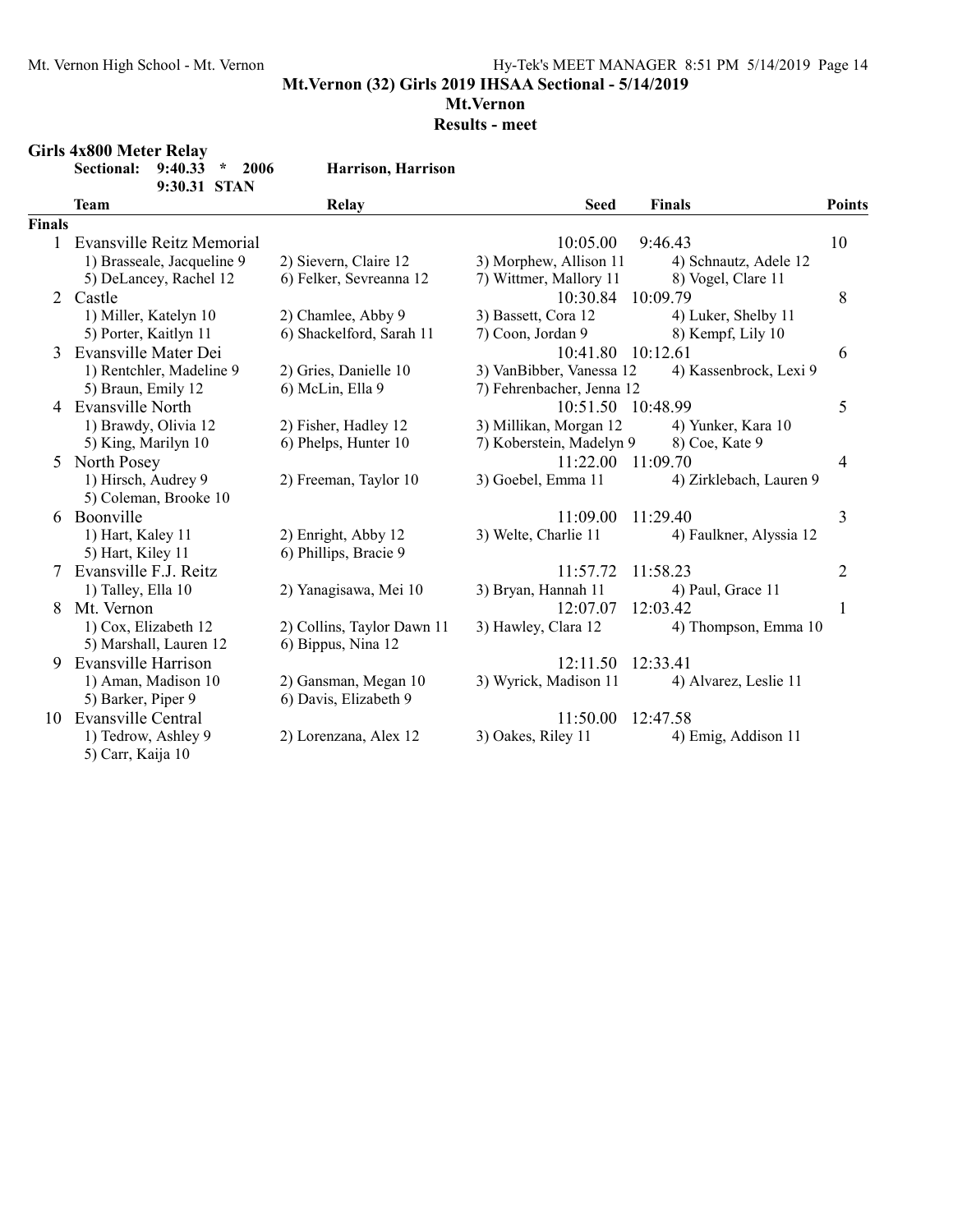**Mt.Vernon**

**Results - meet**

## **Girls High Jump**

|              | Sectional: 5-06.50 * 5/15/2012 Zuriel Sanders, Castle |
|--------------|-------------------------------------------------------|
| 5-04.25 STAN |                                                       |

|               | <b>Name</b>        |     | Yr School                    | Seed        | <b>Finals</b> | <b>Points</b> |
|---------------|--------------------|-----|------------------------------|-------------|---------------|---------------|
| <b>Finals</b> |                    |     |                              |             |               |               |
|               | Anslinger, Miranda |     | 12 Evansville Mater Dei      | 5-01.00     | 5-03.00       | 10            |
|               | Pogue, Katie       |     | 9 Evansville North           | 5-04.00     | $J5-03.00$    | 8             |
| 3             | Weyer, Audrey      |     | 9 Evansville Reitz Memorial  | $4 - 10.00$ | $5 - 02.00$   | 6             |
| 4             | Lasher, Emma       |     | Evansville F.J. Reitz        | 5-00.00     | $J5-02.00$    | 4.50          |
| 4             | Schulten, Margaret |     | 10 Evansville Reitz Memorial | 5-01.00     | $J5-02.00$    | 4.50          |
| 6             | Pogue, Alene       |     | 12 Evansville North          | 5-00.00     | 5-00.00       | 3             |
|               | Wilder, Ramey      | 11. | <b>Boonville</b>             | $5-00.00$   | $4 - 10.00$   |               |
|               | Gentil, Lyndsey    |     | 9 North Posey                | 5-01.00     | $4 - 10.00$   |               |
|               | Stinson, Jayira    |     | 12 Evansville Central        | 4-08.00     | $4 - 10.00$   |               |
| 10            | Gourley, Kara      |     | 11 Castle                    | $4 - 10.00$ | $J4-10.00$    |               |
| 10            | Beckerle, Emily    |     | 10 Evansville Mater Dei      | $4 - 10.00$ | J4-10.00      |               |
| 12            | Seaton, Leah       |     | 9 Boonville                  | 4-08.00     | 4-08.00       |               |
| 12            | Oakes, Riley       |     | 11 Evansville Central        | $4 - 11.00$ | 4-08.00       |               |
|               | Carner, Kaitlyn    |     | 12 Mt. Vernon                | 4-08.00     | DQ            |               |
|               | Miller, Katelyn    |     | 10 Castle                    | 4-08.00     | DQ            |               |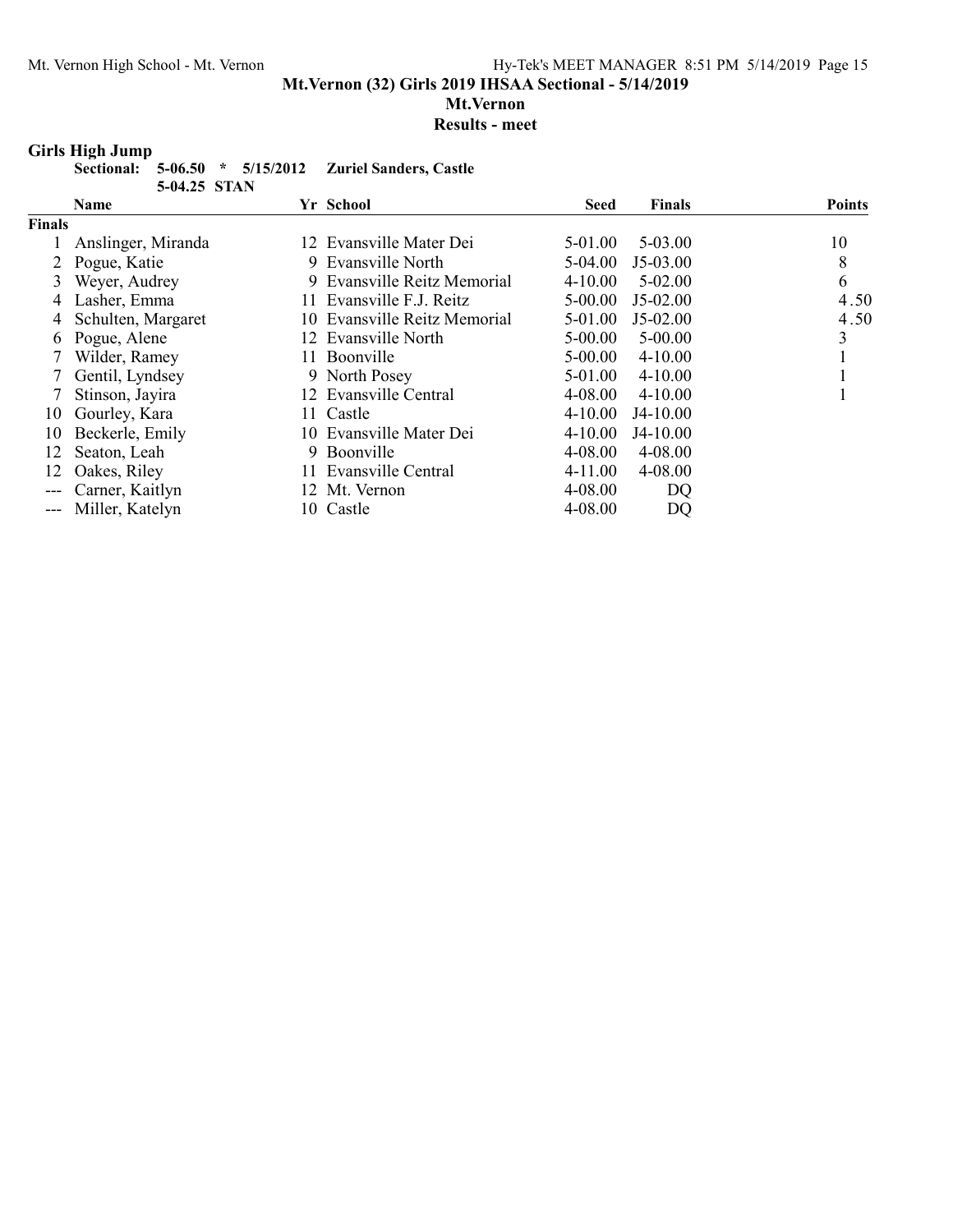# **Mt.Vernon**

**Results - meet**

#### **Girls Pole Vault**

| <b>Sectional:</b> |               | $11-09$ * $5/2017$ | <b>Maddie Wilson, Castle</b> |  |
|-------------------|---------------|--------------------|------------------------------|--|
|                   | 11-02.00 STAN |                    |                              |  |
| Name              |               |                    | Vr. School                   |  |

| <b>Name</b>          |                                           | <b>Seed</b>                                                                                                                                                                                                                                                                      | <b>Finals</b> | <b>Points</b> |
|----------------------|-------------------------------------------|----------------------------------------------------------------------------------------------------------------------------------------------------------------------------------------------------------------------------------------------------------------------------------|---------------|---------------|
|                      |                                           |                                                                                                                                                                                                                                                                                  |               |               |
| Zirkelbach, Jenna    |                                           | $9-01.00$                                                                                                                                                                                                                                                                        | 8-06.00       | 10            |
|                      |                                           | 8-06.00                                                                                                                                                                                                                                                                          | J8-06.00      | 8             |
| Maasberg, Sydney     |                                           | 8-00.00                                                                                                                                                                                                                                                                          | 8-00.00       | 6             |
| Smith, Amity         |                                           | 8-06.00                                                                                                                                                                                                                                                                          | $J8-00.00$    |               |
|                      | 11                                        | 8-00.00                                                                                                                                                                                                                                                                          | J8-00.00      |               |
| Frimming, Aeva       |                                           | 8-00.00                                                                                                                                                                                                                                                                          | $J8-00.00$    |               |
| Weyer, Audrey        |                                           | 7-06.00                                                                                                                                                                                                                                                                          | 7-06.00       | 2             |
| Julian, Rylee        |                                           | 7-06.00                                                                                                                                                                                                                                                                          | $J7-06.00$    | .50           |
| Lansdale, Anna Belle |                                           | $7-00.00$                                                                                                                                                                                                                                                                        | $J7-06.00$    | .50           |
| Mantia, Catereina    |                                           | 7-06.00                                                                                                                                                                                                                                                                          | $J7-06.00$    |               |
| Marshall, Lauren     |                                           | $6 - 00.00$                                                                                                                                                                                                                                                                      | DQ            |               |
| Wilson, Aimee        |                                           | $6 - 06.00$                                                                                                                                                                                                                                                                      | DQ            |               |
|                      | Finals<br>Gadau, Kenna<br>5 Collins, Demi | Yr School<br>12 Evansville Mater Dei<br>11 Castle<br>10 Evansville Mater Dei<br>11 Evansville F.J. Reitz<br>Mt. Vernon<br>10 Evansville F.J. Reitz<br>9 Evansville Reitz Memorial<br>10 Evansville North<br>10 Evansville North<br>11 Castle<br>12 Mt. Vernon<br>Boonville<br>10 |               |               |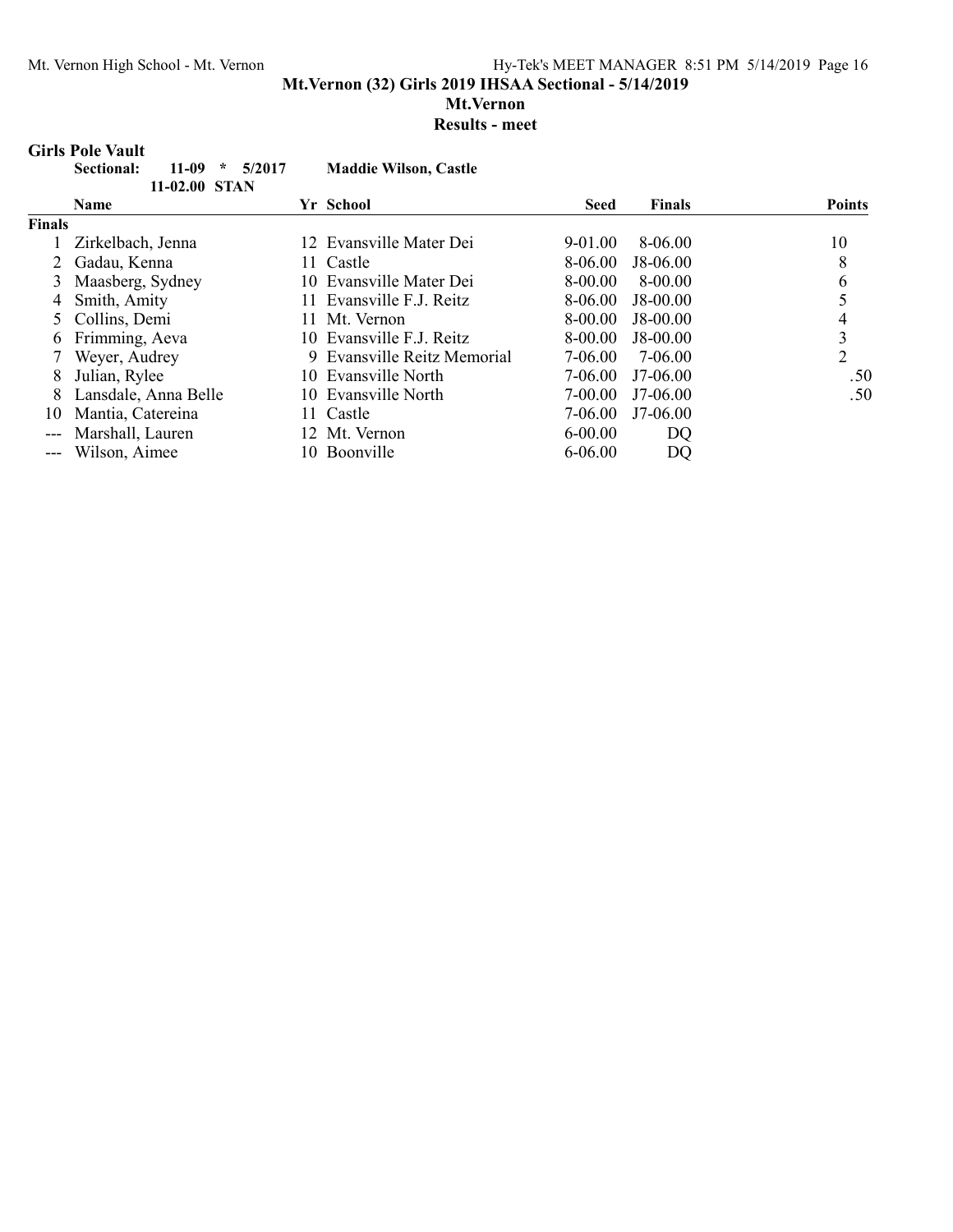**Mt.Vernon**

**Results - meet**

## **Girls Long Jump**

|               | Sectional: 18-11 * 5/19/2015 Yamani Hunter, Bosse |
|---------------|---------------------------------------------------|
| 17-03.25 STAN |                                                   |

|               | Name            |     | Yr School                    | <b>Seed</b>  | <b>Finals</b> |             |                | <b>Points</b>  |
|---------------|-----------------|-----|------------------------------|--------------|---------------|-------------|----------------|----------------|
| <b>Finals</b> |                 |     |                              |              |               |             |                |                |
|               | Brigham, Tionne |     | 12 Evansville Bosse          | 17-07.00     | 17-04.00      | <b>STAN</b> |                | 10             |
|               | Hux, Alexa      |     | 10 Evansville North          | 16-04.00     | 16-05.00      |             |                | 8              |
| 3             | Moran, Aaliyah  |     | 10 Evansville Reitz Memorial | 15-08.75     | 16-01.00      |             |                | 6              |
| 4             | Herrell, Maggie | 11  | Castle                       | 15-05.00     | 16-00.00      |             |                | 5              |
| 5             | Lander, Mallory | 10. | <b>Evansville Bosse</b>      | 15-09.00     | 15-08.00      |             |                | 4              |
| 6             | Holt, Emma      | 9.  | Evansville Reitz Memorial    | 15-03.00     | 15-07.50      |             | 2              | 3              |
|               | Pogue, Katie    | 9.  | Evansville North             | $15 - 10.50$ | 15-07.00      |             |                | $\overline{2}$ |
| 8             | Freeman, Taylor |     | 10 North Posey               | 14-04.00     | 15-05.00      |             | 2              |                |
| 9             | Peach, Sydney   |     | 11 Castle                    | 15-09.00     | 15-01.00      |             |                |                |
| 10            | Tracy, Avin     |     | 11 Evansville F.J. Reitz     | 14-04.00     | 14-09.00      |             | 2              |                |
| 11            | Austin, Brylie  | 9.  | Evansville Mater Dei         | 14-06.00     | $14 - 05.00$  |             |                |                |
| 12            | Oakes, Riley    | 11. | Evansville Central           | 15-04.00     | 14-03.00      |             |                |                |
| 13            | Vibbert, Audrey |     | Evansville Mater Dei         | 14-06.00     | 13-09.50      |             | 2              |                |
| 14            | Courey, Alayna  |     | Evansville F.J. Reitz        | 14-00.00     | 13-08.00      |             | 2              |                |
| 15            | Gourley, Hannah |     | 12 Boonville                 | 14-02.00     | 13-01.50      |             | $\overline{2}$ |                |
| 16            | Gentil, Lyndsey |     | 9 North Posey                | 13-10.00     | 11-11.50      |             | $\overline{2}$ |                |
| 17            | Virgin, Ashley  | 9   | Boonville                    | 13-11.00     | $11 - 10.00$  |             | $\overline{2}$ |                |
|               | Stinson, Jayira |     | 12 Evansville Central        | 14-06.00     | DQ            |             | $\overline{2}$ |                |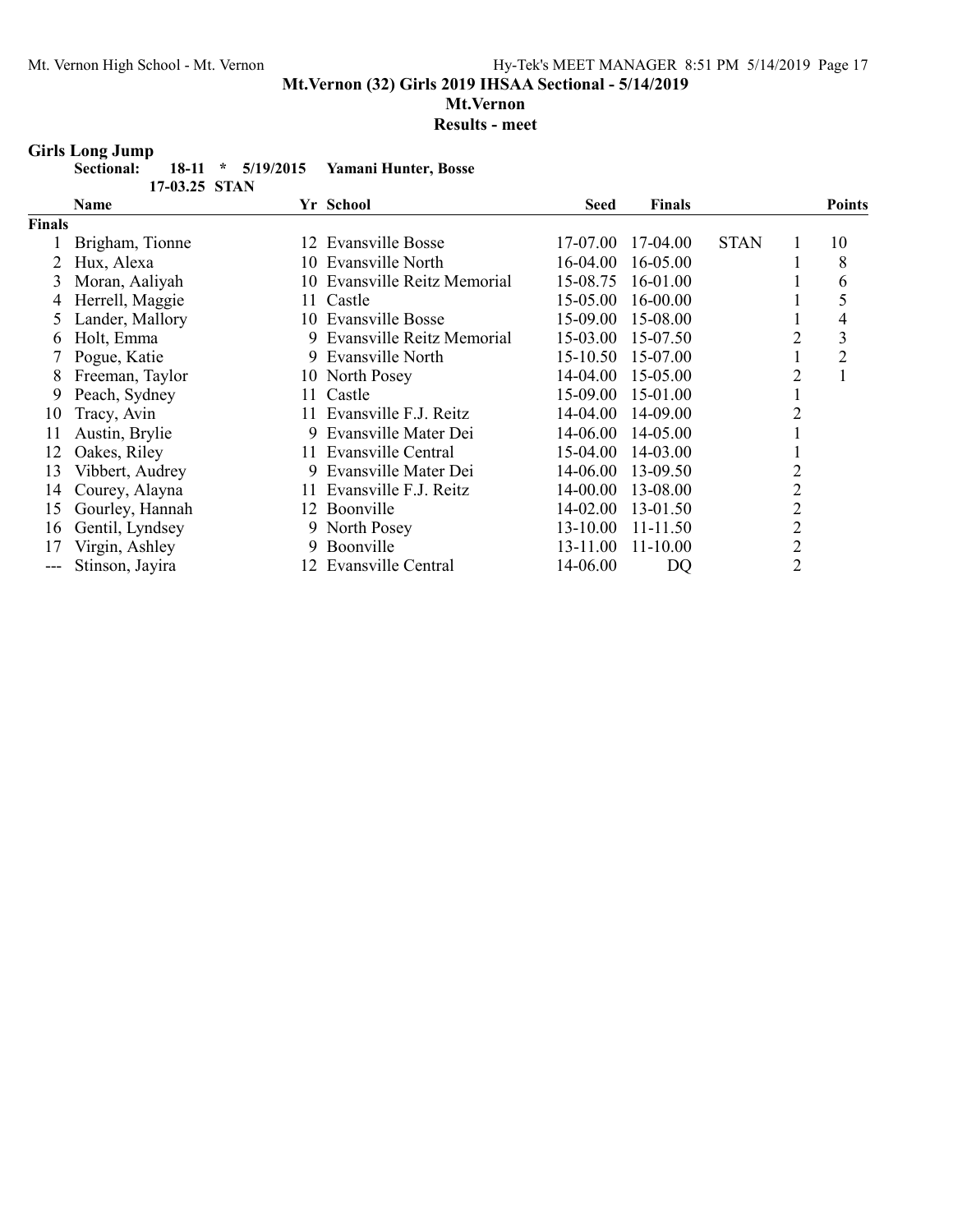#### Mt. Vernon High School - Mt. Vernon Number 1988 18 and Hy-Tek's MEET MANAGER 8:51 PM 5/14/2019 Page 18

**Mt.Vernon (32) Girls 2019 IHSAA Sectional - 5/14/2019**

**Mt.Vernon**

**Results - meet**

#### **Girls Shot Put**

|        | Sectional:<br>$46 - 00$<br>1993<br>$\star$ |   | Alisa Raymond, Castle        |             |                    |                |                |
|--------|--------------------------------------------|---|------------------------------|-------------|--------------------|----------------|----------------|
|        | 40-05.00 STAN<br>Name                      |   | Yr School                    | <b>Seed</b> | Finals             |                | Points         |
| Finals |                                            |   |                              |             |                    |                |                |
|        | Dickerson, Mariah                          |   | 10 Evansville Mater Dei      | 39-08.50    | 38-02.00           | 2              | 10             |
| 2      | Lindauer, MaKaylee                         |   | 10 Evansville Reitz Memorial | 36-09.50    | 35-02.00           | $\overline{2}$ | 8              |
| 3      | Weilbrenner, Emma                          |   | 12 Mt. Vernon                | 34-04.00    | 34-07.00           | $\overline{c}$ | 6              |
| 4      | Gollaher, Anna                             |   | 10 Evansville F.J. Reitz     | 33-05.00    | 32-06.00           | $\overline{c}$ | 5              |
| 5      | Downey, Allyson                            |   | 10 Boonville                 | 33-11.00    | 31-09.00           | $\overline{2}$ | $\overline{4}$ |
| 6      | Farmer, Madison                            | 9 | Evansville Harrison          | 32-04.00    | 31-03.00           | $\overline{2}$ | $\overline{3}$ |
|        | Rankins, Kendal                            | 9 | Boonville                    | 30-01.00    | 29-03.00           |                | $\overline{2}$ |
| 8      | Pogue, Alene                               |   | 12 Evansville North          |             | 30-05.50 J29-03.00 | $\overline{2}$ | $\mathbf{1}$   |
| 9      | Jorgensen, Maddy                           |   | 9 Castle                     | 30-08.00    | 29-02.00           | $\overline{2}$ |                |
| 10     | O'Risky, Elise                             |   | 12 North Posey               | 28-10.25    | 28-10.00           | $\mathbf{I}$   |                |
| 11     | Williams, Illysa                           |   | 12 Evansville Reitz Memorial | 31-02.00    | 28-03.00           | $\overline{c}$ |                |
| 12     | Schooler, Kyra                             |   | 10 Castle                    | 30-05.00    | 28-00.00           | $\overline{c}$ |                |
| 13     | Bedel, Kylie                               |   | 9 Evansville North           | 30-07.00    | 27-10.00           | $\overline{2}$ |                |
| 14     | Boots, Katie                               |   | 11 Evansville Mater Dei      | 28-08.50    | 26-11.00           |                |                |
| 15     | Thompson, Grace                            |   | 10 Mt. Vernon                | 23-06.00    | 25-02.00           |                |                |
| 16     | Brennan, Kaleise                           |   | 10 Evansville Central        | 28-00.00    | 25-00.00           |                |                |
| 17     | Stewart, Makayla                           |   | 11 Evansville F.J. Reitz     | 26-03.00    | 24-07.00           |                |                |
| 18     | Glaser, Grace                              |   | 10 North Posey               | 25-02.00    | 23-02.00           |                |                |
| 19     | Evans, Angelina                            |   | 10 Evansville Central        | 25-09.00    | 23-00.00           |                |                |
| 20     | Johnson, Vanessa                           |   | 10 Evansville Bosse          | 24-03.00    | 22-09.00           |                |                |
|        |                                            |   |                              |             |                    |                |                |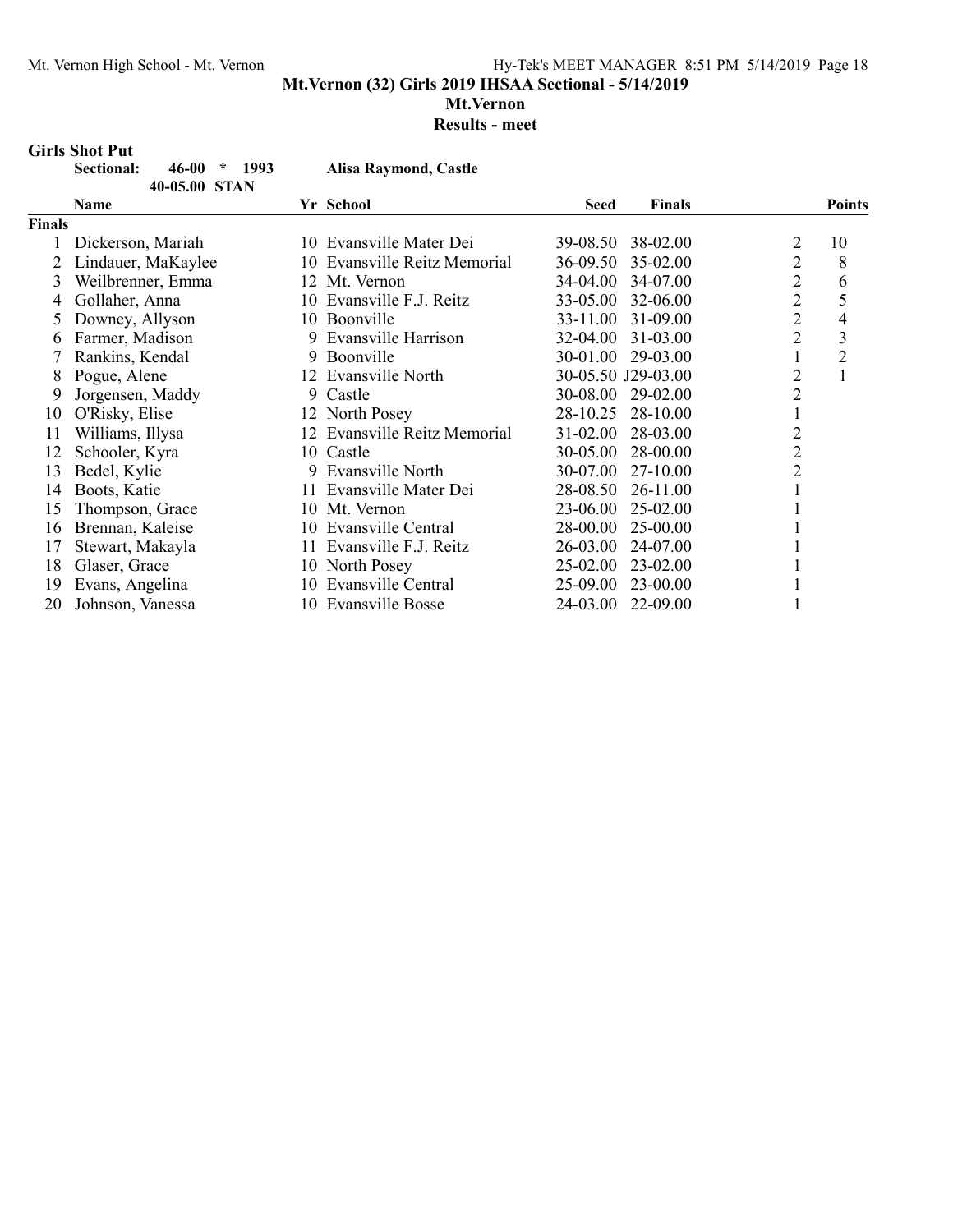## **Mt.Vernon**

**Results - meet**

#### **Girls Discus Throw**

| Sectional: 139-05 * 1992 |             |  | Alisa Raymond, Castle |
|--------------------------|-------------|--|-----------------------|
|                          | 127-06 STAN |  |                       |

|        | Name              |     | Yr School                    | <b>Seed</b> | <b>Finals</b>    |                | <b>Points</b>  |
|--------|-------------------|-----|------------------------------|-------------|------------------|----------------|----------------|
| Finals |                   |     |                              |             |                  |                |                |
|        | Dickerson, Mariah |     | 10 Evansville Mater Dei      |             | 118-11 113-11.00 | 2              | 10             |
|        | Weilbrenner, Emma |     | 12 Mt. Vernon                | 87-05       | 96-09.00         | $\overline{2}$ | 8              |
| 3      | Boots, Katie      | 11. | Evansville Mater Dei         | 92-02       | 95-00.00         | $\overline{2}$ | 6              |
| 4      | Downey, Allyson   |     | 10 Boonville                 | 99-00.75    | 93-07.00         | $\overline{2}$ | 5              |
| 5      | Pogue, Alene      | 12  | <b>Evansville North</b>      | $92 - 00$   | 92-06.00         | $\overline{2}$ | 4              |
| 6      | Farmer, Madison   |     | 9 Evansville Harrison        | 92-04       | 90-04.00         | $\overline{2}$ | 3              |
|        | Schroeder, Alexis |     | 12 Evansville Reitz Memorial | 99-07       | 90-02.00         | $\overline{2}$ | $\overline{2}$ |
| 8      | Gollaher, Anna    |     | 10 Evansville F.J. Reitz     | 99-07       | 89-00.00         | $\overline{2}$ |                |
| 9      | Rankins, Kendal   |     | 9 Boonville                  | 85-10       | 88-08.00         |                |                |
| 10     | Brennan, Kaleise  |     | 10 Evansville Central        | 80-02       | 83-02.00         |                |                |
| 11     | Fruit, Sarah      |     | 12 Evansville Reitz Memorial | 89-04       | 81-05.00         | $\overline{c}$ |                |
| 12     | Jorgensen, Maddy  |     | 9 Castle                     | 89-08       | 80-11.00         | $\overline{2}$ |                |
| 13     | Schooler, Kyra    |     | 10 Castle                    | 81-02       | 79-08.00         |                |                |
| 14     | Thompson, Grace   |     | 10 Mt. Vernon                | 83-00       | 78-00.00         |                |                |
| 15     | Islam, Lauren     | 11  | Evansville North             | 86-08       | 76-03.00         | $\overline{2}$ |                |
| 16     | Stewart, Makayla  |     | 11 Evansville F.J. Reitz     | 79-11       | 73-10.00         |                |                |
| 17     | Devine, Kennedy   |     | 10 North Posey               | 64-07       | 70-05.00         |                |                |
| 18     | Evans, Angelina   |     | 10 Evansville Central        | 62-09       | 65-06.00         |                |                |
| 19     | Glaser, Grace     |     | 10 North Posey               | $62 - 05$   | 56-03.00         |                |                |
| 20     | Johnson, Vanessa  |     | 10 Evansville Bosse          | 53-08       | 54-09.00         |                |                |